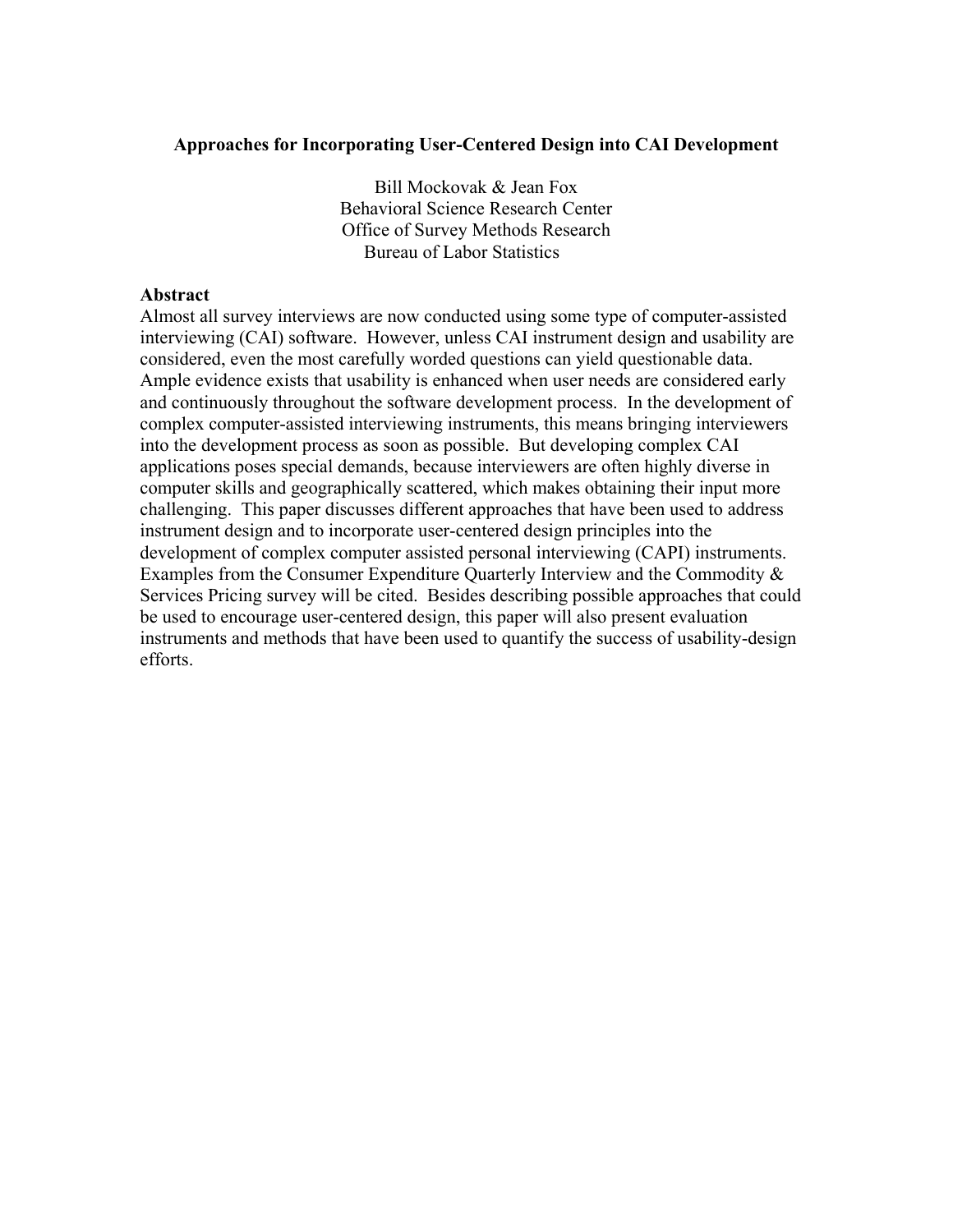### **Introduction**

The routine use of computer-assisted interviewing (CAI) has led to increasingly complex data-collection instruments, as questionnaire designers have learned to take advantage of rapidly changing technology. Concomitantly, this trend has led to a variety of new challenges for survey methodologists ranging from the programming, testing, and debugging of data-collection instruments to the design of user interfaces for interviewers and respondents (for self-completed questionnaires).

In the course of moving surveys to CAI, some survey sponsors and managers have been surprised to learn that the process of developing, testing, and implementing complex instruments<sup>1</sup> is far more difficult, time consuming, labor intensive, and expensive than anticipated. These managers had hoped that eliminating paper surveys would save time and money, but they failed to recognize the necessary up-front development costs required to achieve these savings. As a result, survey managers and methodologists have looked to other fields of expertise to help resolve these issues in a more timely and cost effective manner. For example, there have been some attempts to draw more heavily on the expertise available in the field of computer science for guidance in addressing problems associated with instrument design, development, and testing.<sup>2</sup> Similarly, survey designers have turned to the field of human-computer interaction for direction on constructing user interfaces (Schneiderman, 1992). Although instrument development and testing are critically important tasks, the focus of this paper is on one aspect of the development process that often receives less attention: the design of the user interface and its associated functionality.

### **Some Historical Context**

 $\overline{a}$ 

To provide some historical context, in a DOS environment, screen design and user functionality in CAI were highly constrained by the software package used. In fact, an apt analogy might be that moving from DOS to Windows-based CAI is comparable, in terms of increased functionality and capability, to the transition from typewriters to word processors.

Although there was not much flexibility in DOS to begin with, what little existed was oftentimes sacrificed in the interests of simplifying programming and trying to get a workable instrument into the field as soon as possible. On the positive side, the inherent inflexibility of DOS-based instruments simplified decisions about screen design and functionality (simply because many options were not available). But long and complex questionnaires still posed significant usability challenges to interviewers, especially when the interviewer wanted to move among sections to change answers or to back up to check on previous entries (these types of actions are generally referred to as interviewer "navigation").

<sup>&</sup>lt;sup>1</sup> An "instrument" refers to the automated survey questionnaire.

<sup>&</sup>lt;sup>2</sup> Committee on National Statistics, The National Academies. "Workshop on Survey Automation," April 15-16, 2002, Washington, D.C.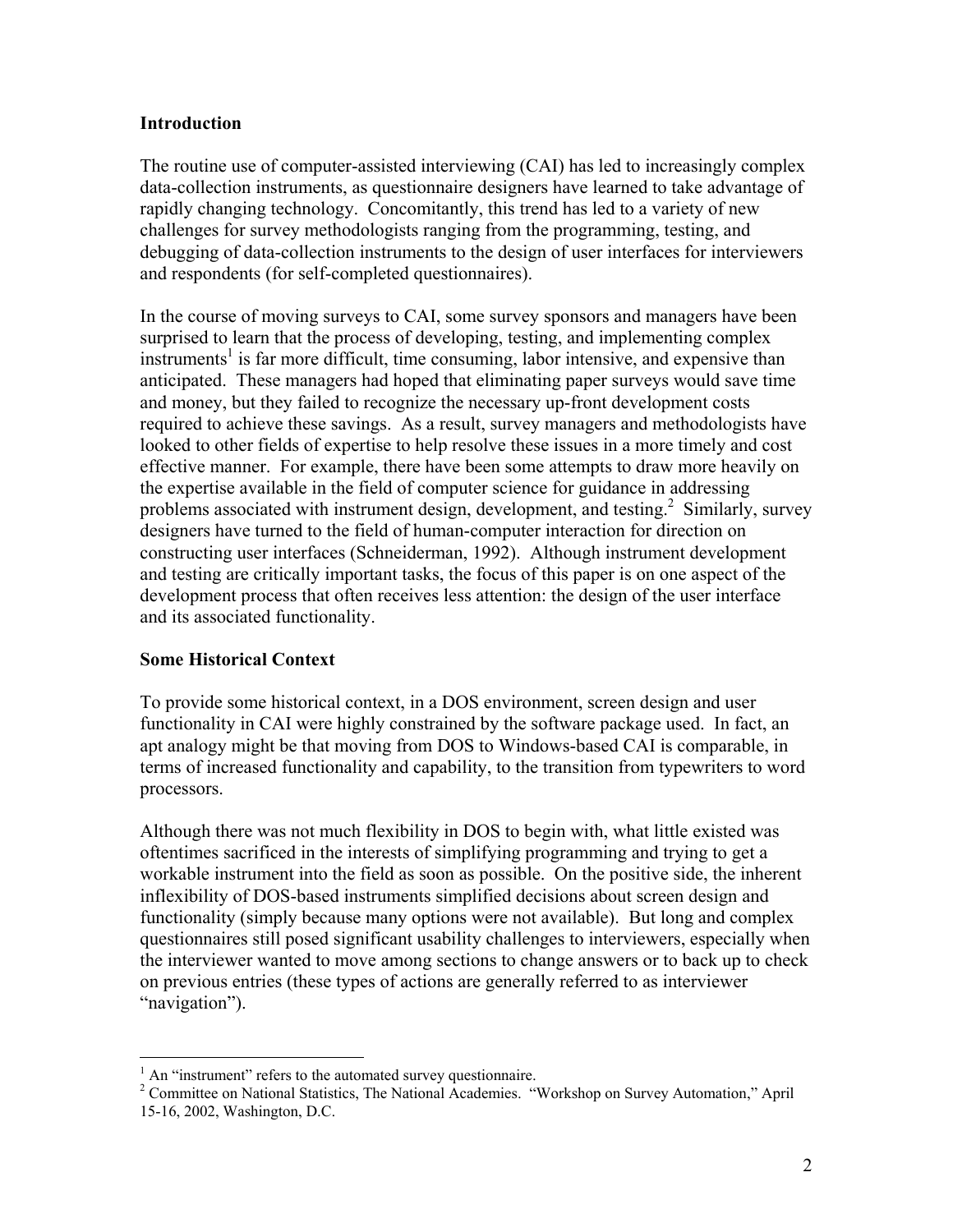In addition to serious problems with navigation, data entry was often limited in DOS instruments to one data-entry item (survey question) per screen.<sup>3</sup> For short, simple questionnaires, this was not a problem, but for longer, complex questionnaires, the one question-per-screen approach led to a severe segmentation of the questionnaire content. It also made it exceedingly difficult for interviewers to familiarize themselves with the content or to develop a conceptual map of the overall structure of the questionnaire. Due to such limitations (and associated problems with software), there was a general reluctance among interviewers to attempt even simple actions such as backing up a few items either to check or to change a previous answer. In fact, to avoid potential problems and confusion, some survey training actually directed the interviewers not to back up. Some complex CAI instruments went even further. They actually prohibited backing up once a module or section had been completed.

Other complaints associated with the design limitations of DOS instruments also surfaced. A common one was generally referred to as "interviewer dependency," which occurred when interviewers would blindly ask questions even if they were totally inappropriate for a respondent (this would usually happen after a key-entry error put the interviewer on the wrong path in the instrument). In these situations, survey observers complained that it seemed like interviewers had stopped thinking and were robotically reading the survey questions.

Considering these limitations, DOS-based instruments for complex questionnaires were not tools that enhanced an interviewer's ability to do the job. Instead, they restricted flexibility, sometimes added to the length of the interview (Fuchs et al., 2000) and made the interviewing task more difficult. As Woods has noted (2002), "… in design, we either hobble or support people's natural ability to express forms of expertise." In addition to worrying about obtaining quality data from respondents, interviewers now had the additional burden of manipulating a cumbersome data-collection instrument and hoping that the computer would not malfunction before the end of the interview (for example, due to battery failure).

Despite the potential problems, interviewers still reacted positively to the introduction of computers into their work (Couper and Burt, 1993). However, their positive reactions did not mean that they were necessarily happy or satisfied with CAI as a data collection tool. Instead, feedback from interviewers clearly indicated that they were willing to live with current shortcomings if they thought survey managers were actively working to address their concerns and to improve known deficiencies.

### **Factors that Affect Complexity from an Interviewer's Perspective**

What makes a questionnaire inherently complex? From an interviewer's perspective, the following factors are important:

• Survey content.

<sup>&</sup>lt;sup>3</sup> In some CAI packages, for example, CASES 4.3, it was possible to display and enter answers to multiple items on a single screen in DOS.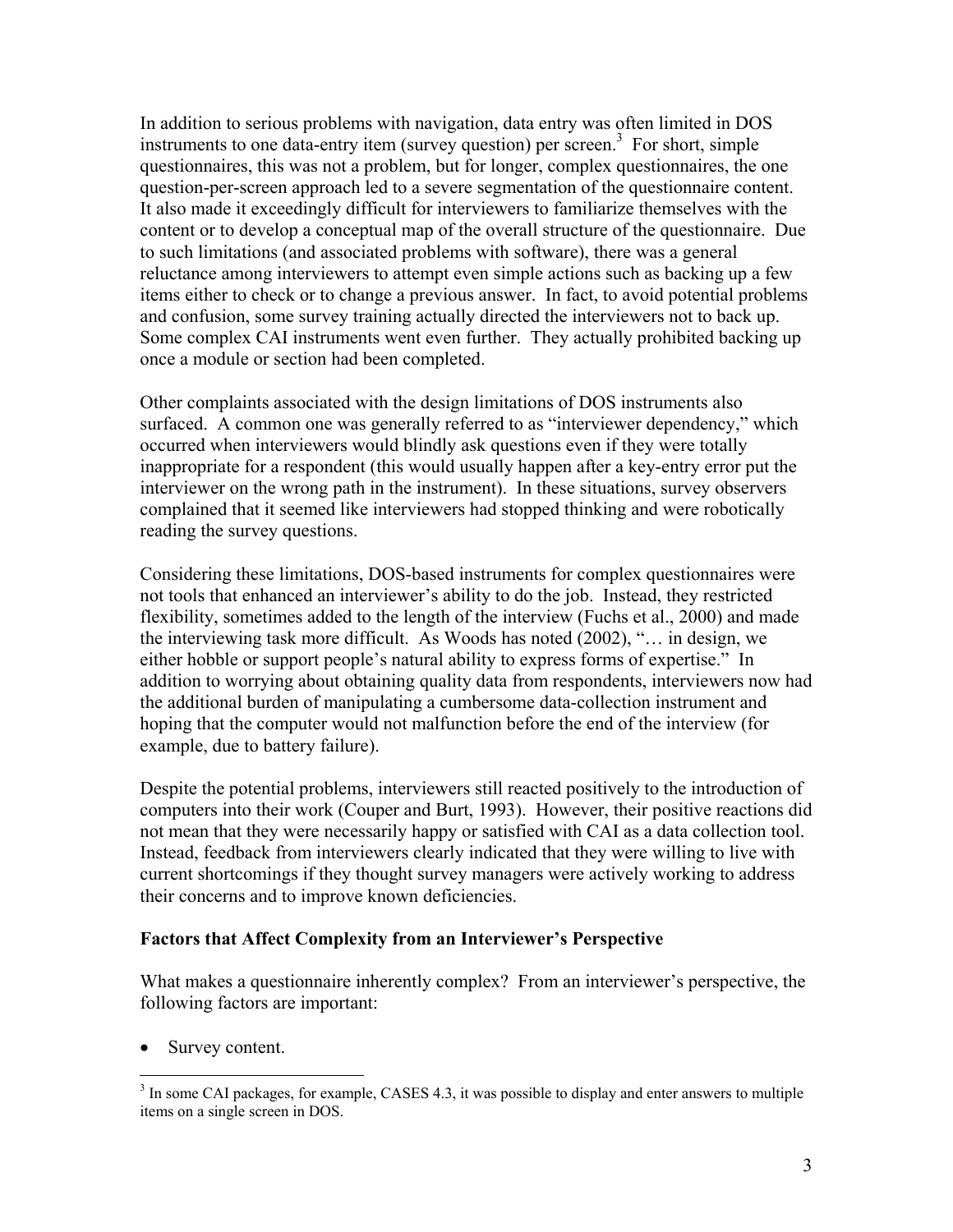- Large numbers of potential questions (possibly hundreds) so that it takes many interviews to become familiar with question content and sequence. Or, questionasking sequences that lead to infrequently collected data.
- The presence of multiple sections or modules (leading to increased difficulty navigating).
- The requirement to tailor questions for different situations "on the fly."
- Complex, difficult, or lengthy data-entry tasks.
- The use of rostered questions, or question-asking sequences that involve making a selection on a screen, leaving that screen to ask additional questions about the selection, then returning to that screen.
- Variations (inconsistencies) in screen design, data entry, or user functionality resulting from the use of multiple programmers or from a failure to adhere to established standards and conventions.
- The use of tables, grids, or screens that scroll vertically or horizontally.
- An overuse of edits that require interviewer intervention.
- Multiple ways exist to do something (for example, navigate, enter missing data, etc.)
- Sub-sampling of respondents.
- Presence of dependent data.
- Ability to "spawn" cases (create new cases on the fly)

Ironically, as noted previously, questionnaire complexity has been purposely increased at times to simplify the demands of instrument programming. Although this simplifies the design and programming of the data-collection instrument, it does so at the expense of the interviewer, who then has to deal with respondents and their resulting frustration. Moreover, besides placing increased demands on the interviewer, these design decisions often result in approaches that ask the respondent to provide data in a rigid, nonconversational, manner.

An example of this type of tradeoff occurs when deciding how to obtain demographic information. For example, using two different instrument designs (programming approaches), demographic questions could be asked either on a person-by-person basis or a topic-based approach. For the "person-based" approach, something like the following line of questioning would result for two people named Robert and Suzanne. For Robert, the question sequence would be, What is Robert's age? What is Robert's race? What is the highest grade of school Robert has completed? etc., for all demographic items. For Suzanne, the identical sequence would result, What is Suzanne's age? What is Suzanne's race? What is the highest grade of school Suzanne has completed? etc., and so on, for each member of the household.

As an alternative, these questions could be asked using a "topic-based" approach that might ask the demographic questions as follows: What are the ages of the people in your family? What is the race of each person? What is the highest grade of school each has completed? Or, a slight variant would be "Has John ever been divorced "How about Mary?" "And how about Tom?" etc. This version is clearly more conversational than the person-based approach.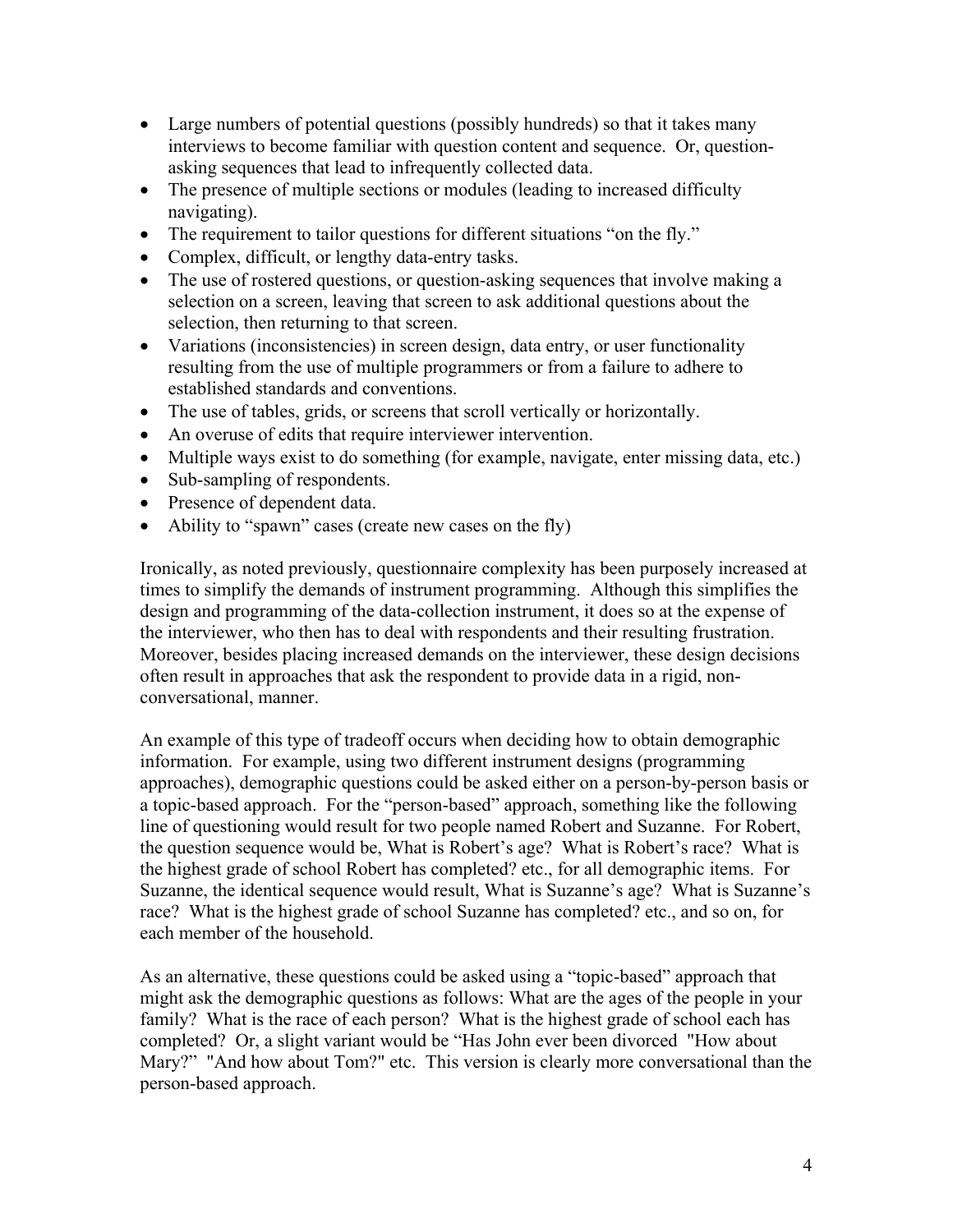With a person-based design, unless interviewers can retain the information in memory, the respondent cannot report information for more than one person at a time, something that could be done easily on a paper questionnaire. In fact, on a paper questionnaire, the interviewer could use either, or both, approaches. Because some monitoring approaches (e.g., in CATI centers) require interviewers to ask each question as it appears on the computer, a very rigid, repetitious, non-conversational interviewing style results for the person-based approach. Can such a simple change have an impact? Some research suggests that a topic-based approach can increase interview efficiency, is preferred by both interviewers and respondents, reduces unit nonresponse, and, with income items as an exception, reduces item nonresponse (Moore and Loomis, 2001).

In addition to general instrument characteristics affecting complexity, other types of software or design deficiencies might also cause problems or confusion. A partial list includes:

- Lack of robustness in data entry. As an example, holding down the Enter key too long (or some other key) might result in unintentional entries for more than one question/item and move the interviewer to an unexpected question.
- Unexpected changes in screen design or layout. These types of changes cause the interviewer to "reorient" to assess the situation in order to determine what to do next, thereby adding a delay to the interview.
- Inconsistent precodes. For example, 88, 888, or 888 could all mean a "don't know" entry, depending on the question.
- Use of confusing error or edit messages. The default edit messages in some CAI packages are so confusing that interviewers routinely ask for supervisor assistance when they see them. $4$
- Inconsistent navigation functions. For example, pressing the Page Up key might take you to the first item on one screen, but to the middle of the items on a similar screen.
- Overly complex, confusing, or superfluous interviewer instructions.
- Instrument bugs or idiosyncrasies. Rather than fix 'everything,' problems ranging from minor typos to data-entry 'work-arounds' may be left in an instrument and addressed in training.

### **Importance of Usability**

 $\overline{a}$ 

As an increasing body of research has clearly demonstrated, usability affects ease of learning, efficiency of use (including error frequency and severity), memorability (how easy it is to use software after a period of disuse), and subjective satisfaction.

Nonetheless, in many CAI development efforts, problems that are deemed minor or inconsequential are sometimes not fixed or left for "future revisions." Unfortunately, although these types of minor fixes might appear inconsequential and not be considered "show stoppers," the accumulation of these problems can affect an interviewer's attitude

<sup>&</sup>lt;sup>4</sup> Based on an observation of a 2002 interviewer usability test for the American Time Use Survey, which used Blaise 4 Windows default pop-up error messages (soft and hard edits) in the instrument.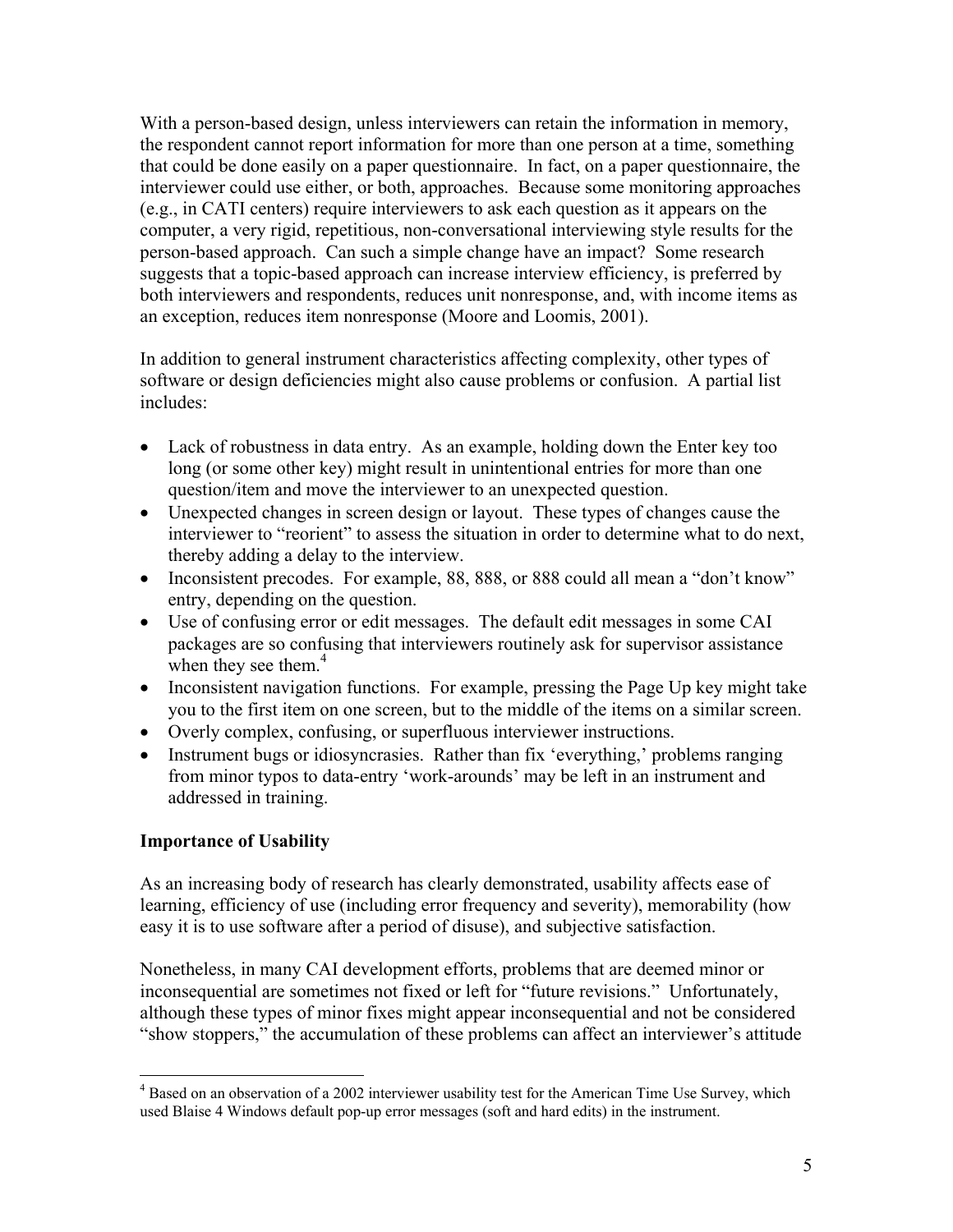toward the instrument and introduce general inefficiencies into data collection. Laboratory studies have shown that enhanced screen designs (for example, the use of different fonts, highlighting, color, graphical features, special formatting, etc.) are preferred by users, and experimental results suggest that instruments designed using these enhancements are easier to use and require less time to complete (Beatty et al. 2000). Moreover, even small variations in screen design have been shown to affect the amount of time required for different actions (Gray and Boehm-Davis, 2000).

Seemingly minor variations in question design can also have significant effects on the data obtained (Frazis and Stewart, 1998). The following illustration shows a question that appeared in the Current Population Survey (CPS), which is used to produce monthly estimates of employment and unemployment for the U.S.

> Did you ever get a high school diploma by completing high school OR through a GED or other equivalent?

- (1) Yes, completed high school
- (2) Yes, GED or other equivalent
- (3) No

Previous questions in this instrument had routinely used  $1 = yes$  and  $2 = no$  as response options, so that interviewers got in the habit of entering a 1 for yes and a 2 for no.

Of those respondents asked this question, about 12 percent purportedly responded with Option 2, but by using external data sources, Frazis and Stewart concluded that almost all of these responses were due to spurious data entry by the interviewers. The question format shown in the illustration resulted in an estimate of 4.8 million additional GEDs in the U.S., when the true population estimate was closer to 400,000. Therefore, a slight change in question design, but a serious violation of a basic usability principle (maintain consistency) led to a significant impact on the resulting data.

With the switch to Windows operating systems and the advent of CAI packages and programming languages that offer the use of graphical tools, screen and instrument design have become much more flexible. These innovations have had a major impact on screen design and decisions about usability. For example, with the use of more modern operating systems, the following enhancements (this is not a complete list) are now possible with the use of graphical design elements:

- Type and size of font can be varied easily on the same screen and among screens.
- A variety of colors can be used.
- Shading and bolding can be used (bolding was also easily done in DOS).
- Menus and drop-down lists are available.
- Tabs are available for identifying sections of instruments and for navigation.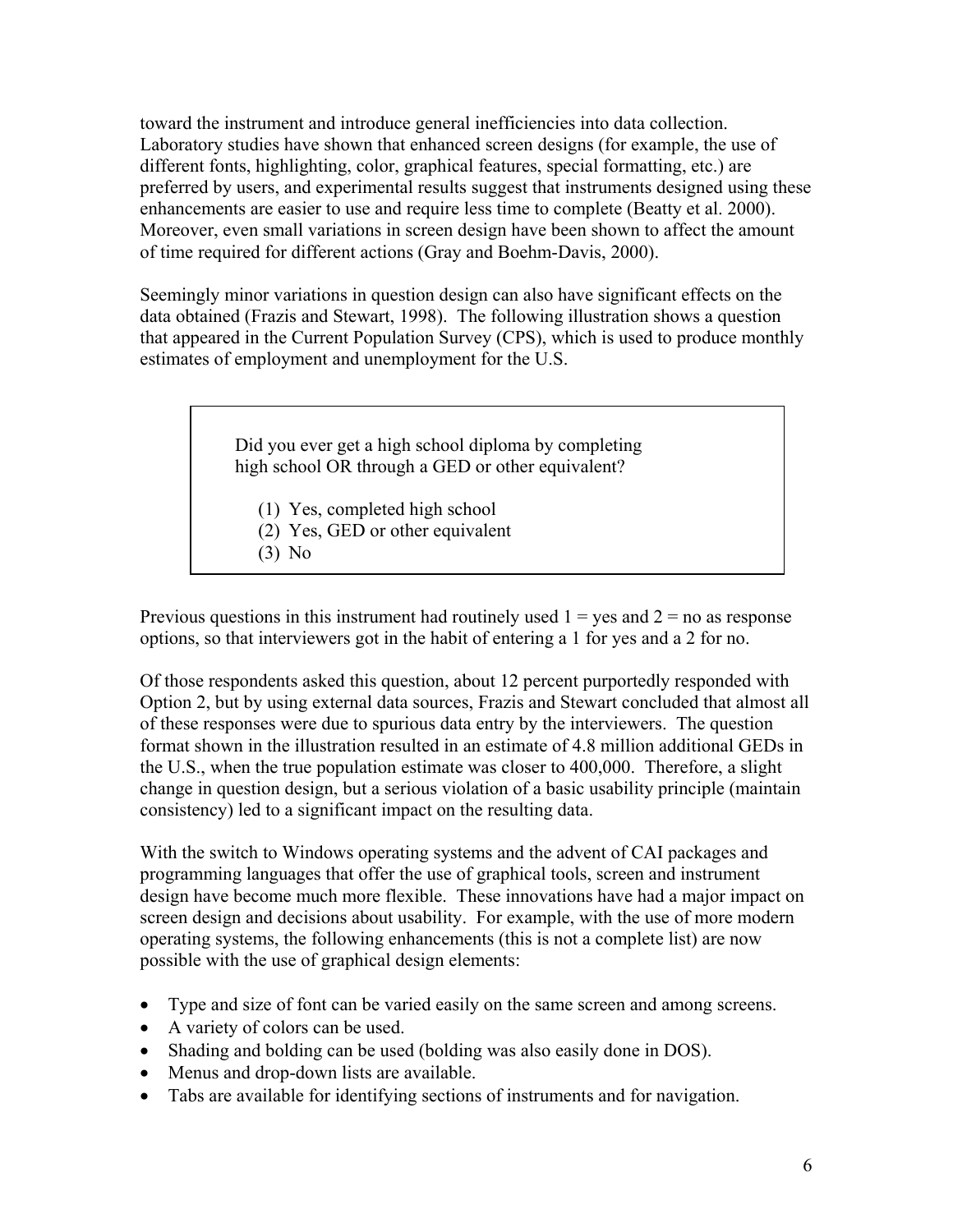- Different types of section headings can be used.
- Icons can be easily used for representational purposes (e.g., for instructions, to indicate that help or additional information is available).
- "Windows," pop-up windows, or panes can be used to present additional information and to make more screen space (real estate) available.
- More complex data-entry formats (e.g., grids or tables) can be easily used. $5$
- More screen real estate can be made available through scrolling.
- Data entry can be done using the mouse or keyboard (or even voice).
- Multimedia applications are readily available.

However, with this additional flexibility has come increased responsibility for a variety of decisions concerning basic screen design and interviewer functionality. Some organizations have already codified their screen standards for "Windows-based" instruments.<sup>6</sup> Nonetheless, despite the recent advances made in well-known CAI packages such as Blaise and CASES, some survey sponsors have opted not to use these packages because they still consider them too restrictive and inflexible in meeting the demands of their data collectors. For example, two separate CAI data collection efforts for the Bureau of Labor Statistics' Consumer Price Index use graphical interfaces designed using Visual Basic.<sup>7</sup>

# **Implementing User-Centered Design for Complex Instruments**

Usability can be assessed using a variety of techniques, but there are three general approaches (Armstrong et al., 2002):

- 1. Surveying techniques including the use of questionnaires, interviews, and direct observation.
- 2. Inspection techniques including standardized reviews, comparing prototypes, and heuristic evaluations.
- 3. Testing techniques including modeling and simulation, think-out-loud, and experimental testing.

The key user in most computer-assisted interviewing is the interviewer (selfadministration of surveys poses other, unique challenges). Therefore, the long-range goal should be the development of a data-collection tool that makes the interviewer's job easier, not harder. Unfortunately, as noted previously, instrument development efforts have often failed to achieve this goal.

To ensure that an instrument helps, rather than hinders an interviewer, a process called *user-centered* design should be implemented to parallel the instrument development process for complex instruments.

 $\overline{a}$ <sup>5</sup> Some DOS packages allow the use of grids but with limitations.

<sup>&</sup>lt;sup>6</sup>"Specifications for Authoring CE/Blaise Standards." Internal Census Bureau document, February 10,

<sup>2000.&</sup>lt;br><sup>7</sup> The Commodities & Services Survey and the Housing Survey instruments.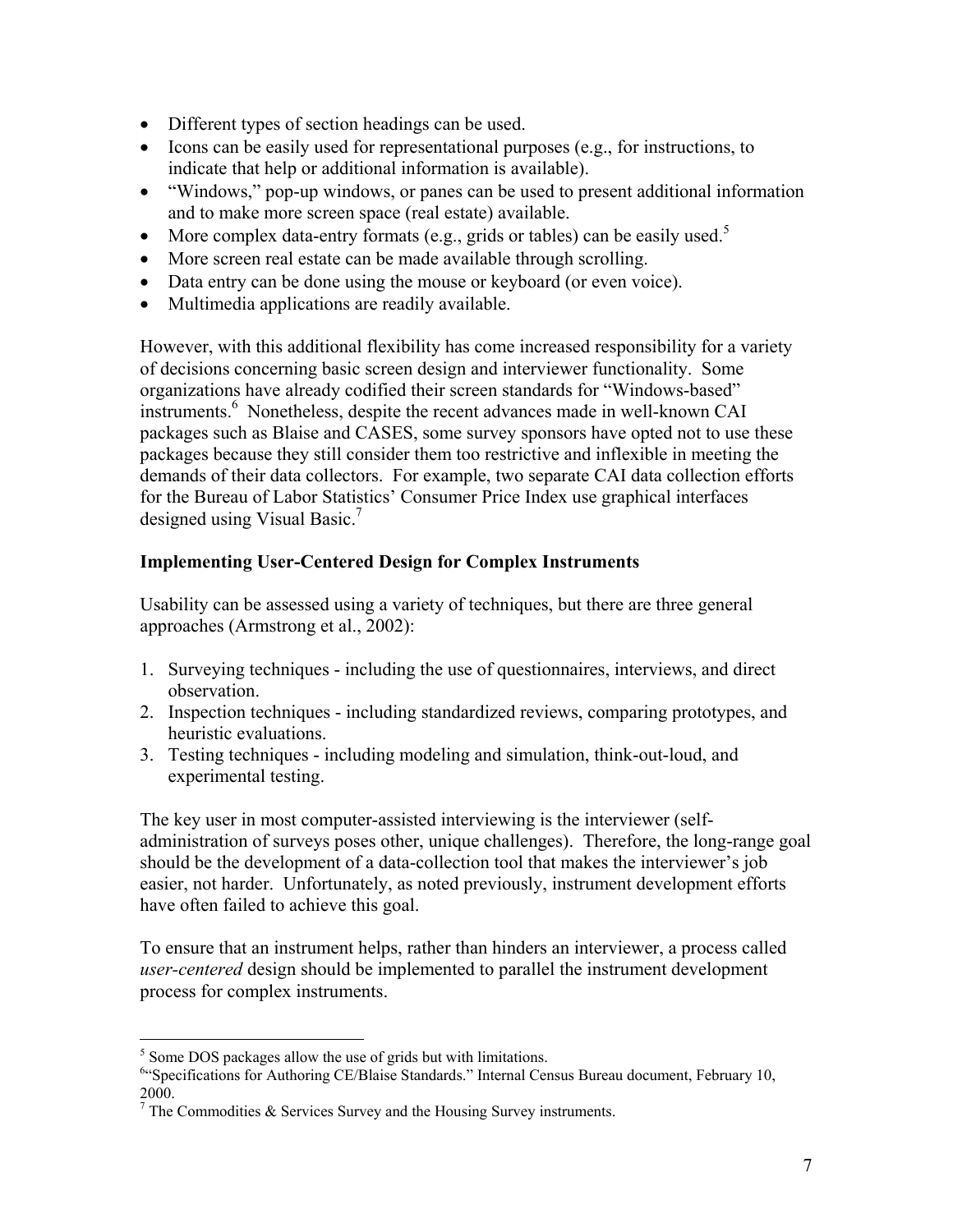## **What Are the Prerequisites and Basic Steps for Implementing User-Centered Design?**

The user-centered design process assumes the use of a team process for instrument development and the presence of at least one team member who is familiar with userinterface design. Although, ideally, this person would have received special training in the usability field, other professionals with sufficient training can often fill the role. The user-centered-design (UCD) process consists of the following basic steps:

- 1. *Collect Data.* About users, their tasks, and their current work processes to determine interviewer requirements.
- 2. *Analyze the data.* To determine how to design the data collection instrument to meet the interviewer usability requirements. Identify key functionality that is required.
- 3. *Design and Develop.* Develop prototypes of the data-collection instrument, or separate modules, and obtain early feedback from the interviewers. Some difficult sections might require the development of multiple prototypes. To keep costs low, one can start with low fidelity paper prototypes, so you can get feedback before you make significant investments in programming.
- 4. *Test & Obtain Feedback.* Develop testing scenarios based on data collected in Step 1. Design and conduct iterations of usability assessments and tests.
- 5. *Follow-up.* Conduct follow-up studies that measure usability and user satisfaction.

In the development of survey instruments, the keys to the success of this approach are the early involvement of interviewers in the design process, mechanisms that allow for continual feedback over the development cycle of the instrument, and the active involvement of the instrument programmer (author) in the process.

# **Collecting and Analyzing the Data**

A variety of methods exist for collecting data about user requirements. If a paper questionnaire or computer-assisted interview already exists, the data collectors will be a good source of suggestions for critical requirements and potential pitfalls. Other methods, such as direct observation of data collection and personal or group interviews, can also be used to provide supplementary information.

When obtaining this information, it is important to try to obtain input from a representative sample of interviewers, especially interviewers who vary in job and computer experience. Also, any recommendations made by interviewers should be reviewed carefully. There are likely to be cases where interviewers provide conflicting recommendations or where they have no experience upon which to base their suggestions.

To illustrate why blanket acceptance of all requests should not be the rule, in one project interviewers who had been using paper questionnaires clearly indicated, when asked, that they wanted only one survey question displayed on a screen and as much white space as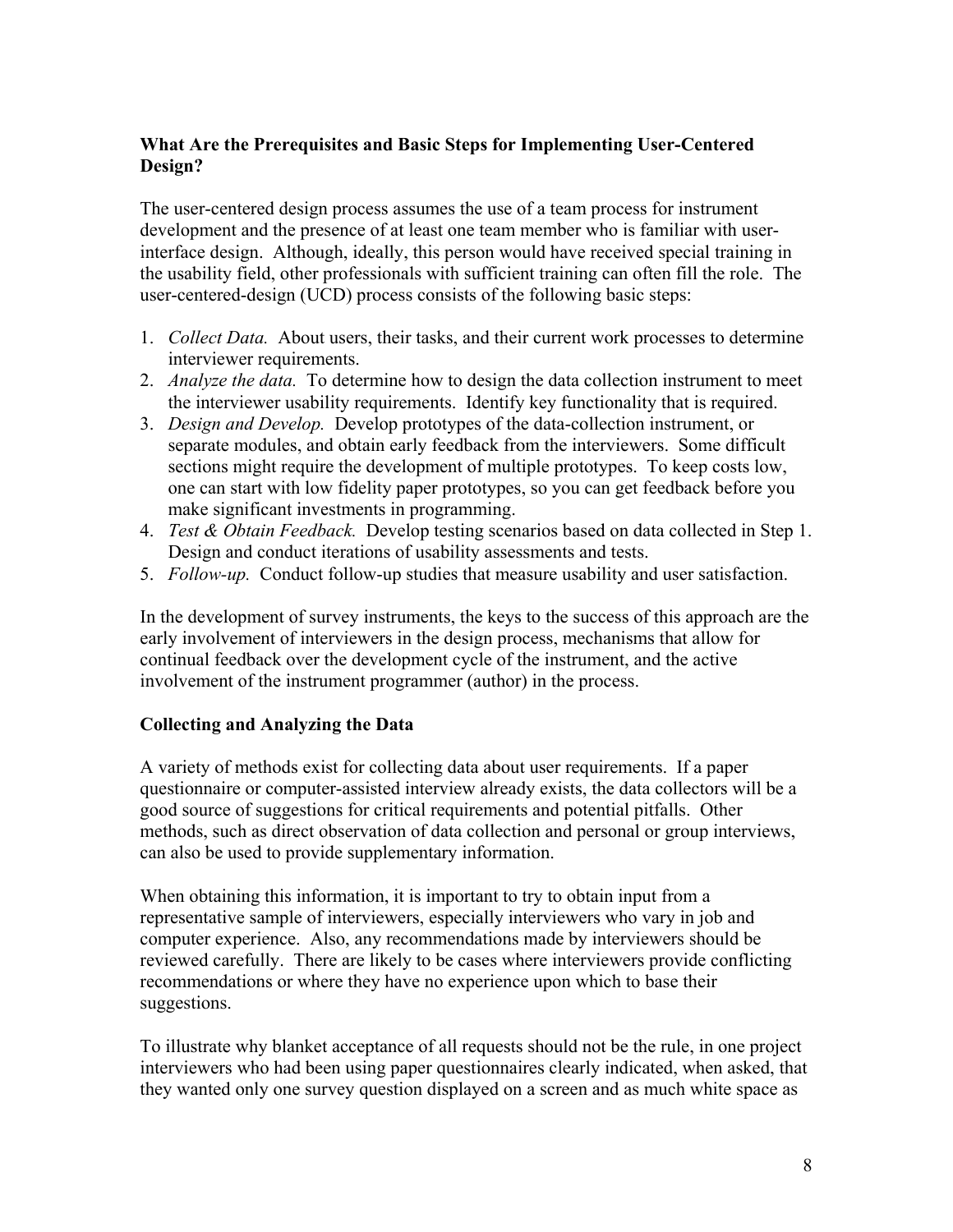possible. Based on this input, an early CAI system was developed that met this basic requirement only to discover that as the interviewers gained more experience with the data-collection tool, they soon asked that as many questions as possible be placed on one screen. Unfortunately, due to time constraints and dwindling resources, this DOS-based system could not be modified to accomplish this goal. With hindsight, it should have been clear that interviewers were being asked to give input about something that differing amounts of experience would affect. Therefore, steps should have been taken to obtain additional feedback after the interviewers had gained more experience and before software functionality had been locked in.

# **Use of Prototypes**

As noted previously, complex instruments are frequently divided into sections or modules, but these modules often differ significantly in their design and usability challenges. In older CAI instruments, it was not uncommon to develop the entire instrument and then begin an extensive testing and debugging process. However, with more modern CAI packages, instrument sections can be developed and tested separately and, if necessary, multiple iterations of prototypes can be developed (although in modular instruments, integration and testing of the complete instrument remains a critical step).

Why is iterative development and testing so important in the development process?

- A large, possibly unwieldy project can be broken up into steps that are more manageable.
- Critical design problems can be identified early and, therefore, addressed early in the development process.
- Changes are more likely to be made if adequate time is built into the schedule for proper development and testing of instrument modules. As time and production pressures build, significant change becomes less likely.
- Design approaches that work in one section or module can be used in others (i.e., code sharing). Similarly, design approaches that do **not** work are not used throughout the instrument.
- If desired functionality cannot be attained, there is time to develop workable alternatives that do not compromise data quality.
- Identifying problems early and fixing them means less rework and retesting later. Also, it is much cheaper to fix problems prior to production, rather than trying to fix problems once an instrument has gone into production (CNSTAT, 2002).
- Testing is generally easier for modules.

# **Prototype of a Diary Data-Collection Screen**

The illustration that follows shows an early prototype $<sup>8</sup>$  developed for one key section of</sup> the American Time Use Survey. In this survey, respondents are asked to report their

 $\overline{a}$ 

<sup>&</sup>lt;sup>8</sup> This is a Blaise 4 Windows prototype.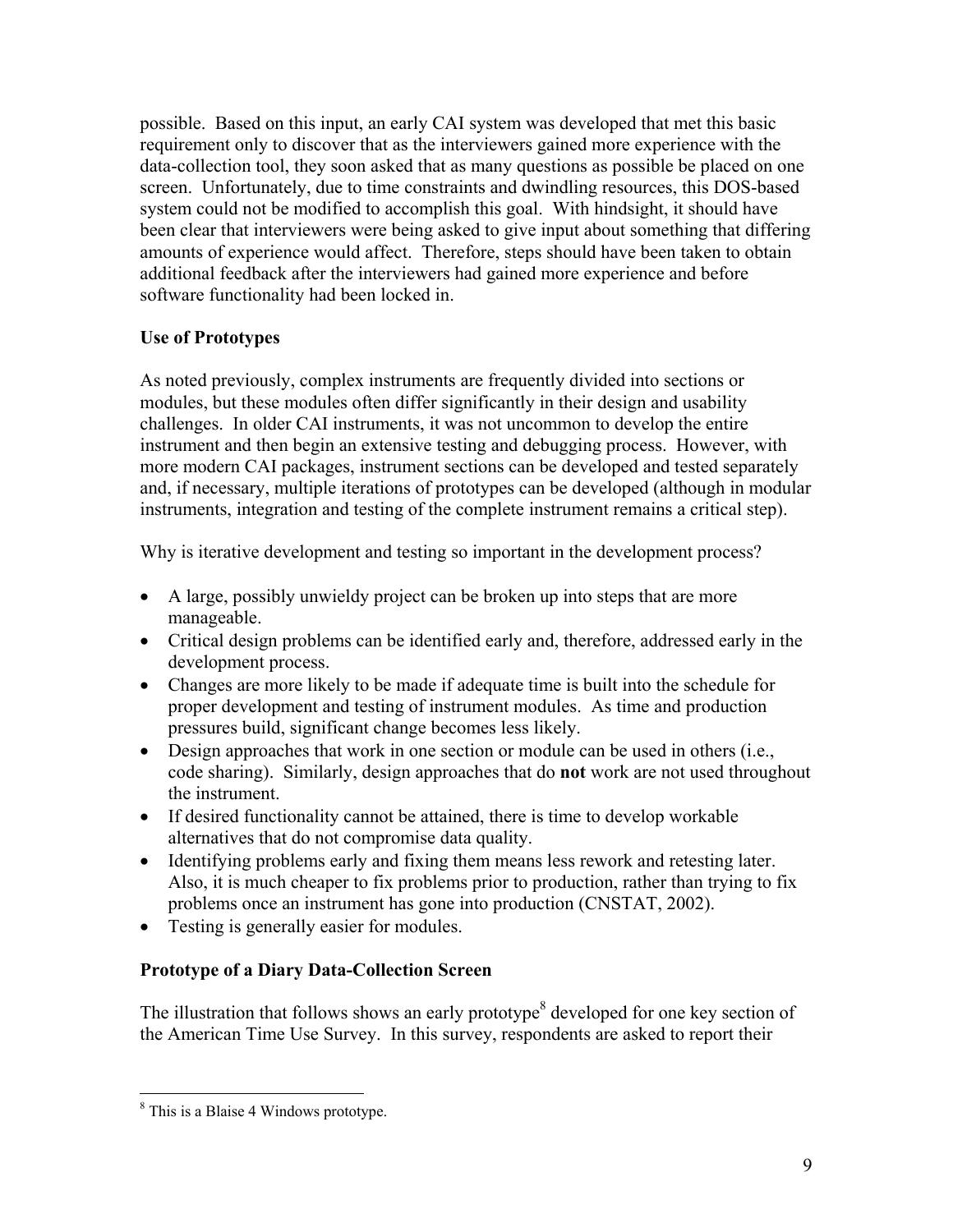activities for a 24-hour period: from 4 a.m. the preceding day to 4 a.m. on the day of the interview.

The prototype illustrates some of the graphical features that can be easily used in Windows-based instruments. These include the use of tabs to identify different sections, menus for added functionality, shading to designate *read-only* information (for example, the Start times for activities), the use of a grid or table format that allows multiple questions and entries on a single screen, horizontal and vertical scrolling of the table, very flexible data entry (a duration of an activity could be entered by typing a value in the hours column, the minutes column, both the hours and minutes columns, or the Stop column), special section headings, and data entry can be accomplished using either a keyboard or a mouse.<sup>9</sup>

|                                                                         |                                                                                                                                                                                                                                                                  |                 | <b>b&amp;</b> American Time Use Survey Release 1.14                |                   |  |              |                        |                  |     |  |                     |     | 図             |
|-------------------------------------------------------------------------|------------------------------------------------------------------------------------------------------------------------------------------------------------------------------------------------------------------------------------------------------------------|-----------------|--------------------------------------------------------------------|-------------------|--|--------------|------------------------|------------------|-----|--|---------------------|-----|---------------|
|                                                                         |                                                                                                                                                                                                                                                                  |                 | Forms Answer Navigate Options Help                                 |                   |  |              |                        |                  |     |  |                     |     |               |
|                                                                         |                                                                                                                                                                                                                                                                  |                 | tus_af   Household Roster   Eligible Days   Status   FAQ   S3   S5 |                   |  |              | $\vert$ s <sub>8</sub> | Appointment      |     |  |                     |     |               |
| So let's begin. Yesterday, Tuesday, at 4:00 AM, what were you doing?    |                                                                                                                                                                                                                                                                  |                 |                                                                    |                   |  |              |                        |                  |     |  |                     |     |               |
| • Use the slash key (/) for recording separate/simultaneous activities. |                                                                                                                                                                                                                                                                  |                 |                                                                    |                   |  |              |                        |                  |     |  |                     |     |               |
|                                                                         | * Do not use hard codes for secondary activities.                                                                                                                                                                                                                |                 |                                                                    |                   |  |              |                        |                  |     |  |                     |     |               |
| <b>Section 4 - Diary</b>                                                | 1. Sleeping<br>2. Grooming (self)<br>3. Watching TV<br>4. Working at main job<br>5. Working at other job<br>6. Preparing meals and snacks<br>7. Eating and drinking<br>8. Grocery shopping<br>9. Don't know/Can't remember<br>10. Refusal/ None of your business |                 |                                                                    |                   |  |              |                        |                  |     |  |                     |     |               |
| Start                                                                   |                                                                                                                                                                                                                                                                  | Iω              | Actvity                                                            |                   |  | Hrs          | Mins                   | Stop             | Who |  | Where Where specify | LW_ | Sto ▲         |
| I11                                                                     | 4:00AM                                                                                                                                                                                                                                                           |                 | Sleeping                                                           |                   |  | 3            |                        | 7:00AM           |     |  |                     |     |               |
| $\left[2\right]$<br>$^{[3]}$                                            | 7:00AM<br> 8:00AM                                                                                                                                                                                                                                                |                 | Grooming<br>Eating and drinking                                    |                   |  | $\mathbf{1}$ | 10                     | 8:00AM<br>8:10AM |     |  |                     |     | $\frac{1}{2}$ |
| [4]  8:10AM                                                             |                                                                                                                                                                                                                                                                  |                 | Drove to work                                                      |                   |  |              | 20                     | ∥8:30AM          |     |  |                     |     |               |
| 00000001                                                                |                                                                                                                                                                                                                                                                  | <b>ACTIVITY</b> |                                                                    | 8:50:41 AM 5/1/02 |  |              |                        |                  |     |  |                     |     |               |

Once a prototype has been developed, interviewer feedback can be obtained using one of three basic approaches:

 $\overline{a}$ 

<sup>&</sup>lt;sup>9</sup>Colors were used but may not show up depending on the method of reproduction of this paper.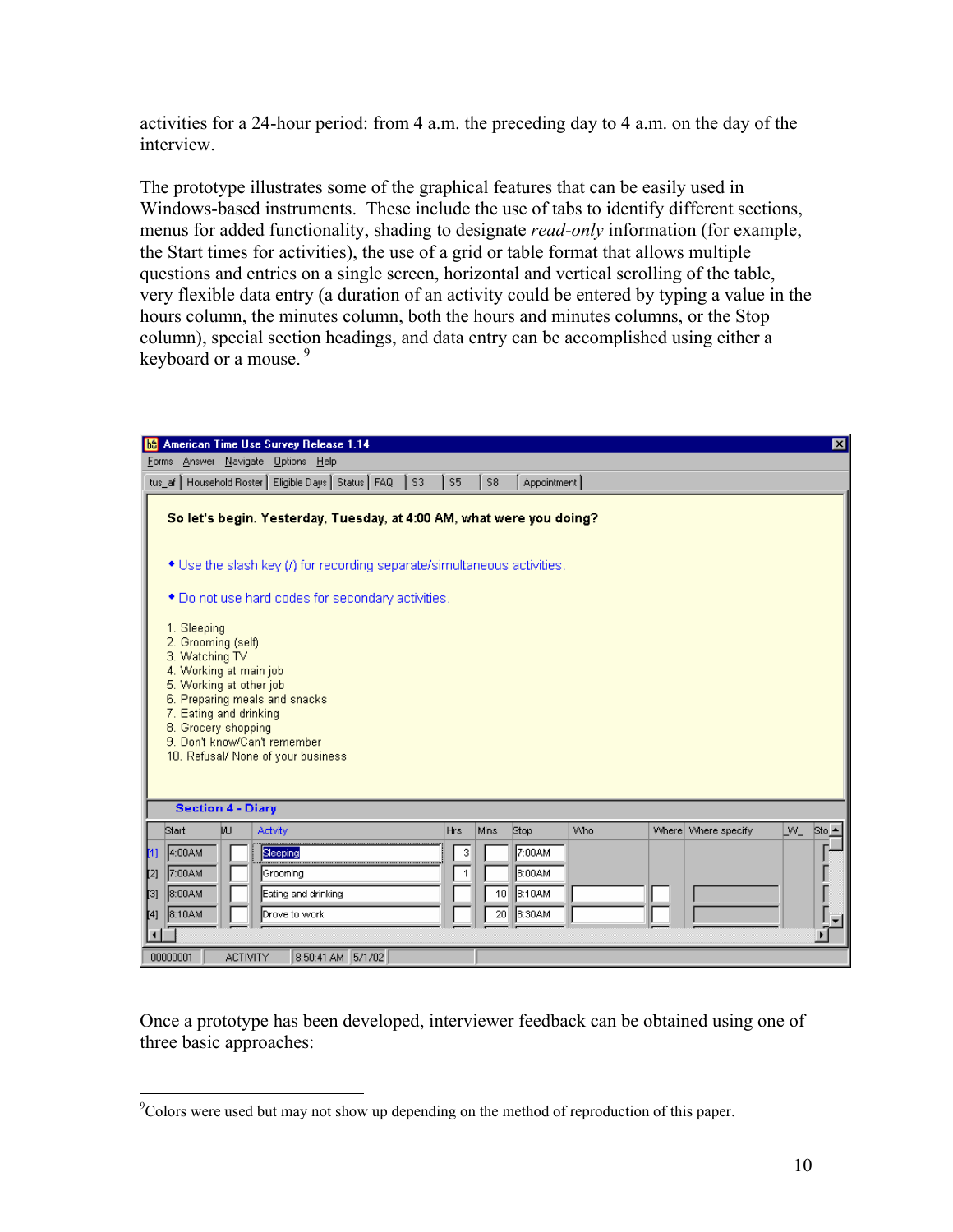- 1. The interviewers can be brought to a central location.
- 2. Usability investigators can travel to the interviewers.
- 3. Software can be sent to the interviewers to evaluate.

The benefits of conducting usability tests are varied. If done correctly, including users in the design process improves communication and leads to a better buy-in from interviewers for the final product. Therefore, even if all desired functionality cannot be provided, reasons can be given to the interviewers explaining why, and as desired functionality is included or changes made based on their input, interviewer morale will benefit. In addition to the benefits for interviewers, usability tests also provide the instrument designers or programmers (authors) an opportunity to see their instrument in use. Therefore, summary reports of the usability test will have more impact if the developers were able to observe some of the reported difficulties.

### **Example of Usability Testing in Survey Instrument Development**

Regular usability tests have been part of the development effort for several BLS instruments. The procedures used and the benefits gained will be discussed next for two BLS surveys: the Consumer Expenditure Quarterly Interview survey (CEIS), and the Commodities and Services (C&S) survey, both of which are done for the Consumer Price Index (CPI).

### *CEIS Instrument Development*

 $\overline{a}$ 

In the CEIS, three separate usability tests were held about 6 months apart and involved bringing in 12 Field Representatives (interviewers), one from each of the Census Bureau's 12 regional offices, for several days at a time.<sup>10</sup> In addition, a pretest  $(300)$ cases) and a dress rehearsal (3,000 cases) were also conducted and presented two more opportunities for obtaining usability data and interviewer reactions.

Because a completely new CAI package was being used (Blaise 4 Windows), the initial test included the instrument's simplest sections and focused on obtaining interviewer feedback on decisions made about screen design and layout. Test 2 included the most difficult sections of the instrument, and focused more heavily on data entry and navigation issues. Test 3 included all sections of the instrument, plus a rudimentary case management system. At each testing step, the instrument included all of the sections (modules) from the previous test, plus several new sections and enhanced or new functionality added in response to interviewer feedback obtained in the preceding test. For interested readers, Attachment 3 presents suggested steps that could be followed to conduct a usability test of a survey computer-assisted interviewing instrument.

Although the primary purpose of the in-house tests was usability testing, they involved so much hands-on testing that instrument problems (bugs) were also inevitably uncovered, so extensive testing was an important side benefit. The in-house tests typically lasted

 $10$  See Reed (2000) for a detailed description of the usability test protocol, evaluation instruments, and results. The Census Bureau collects the data for this BLS survey.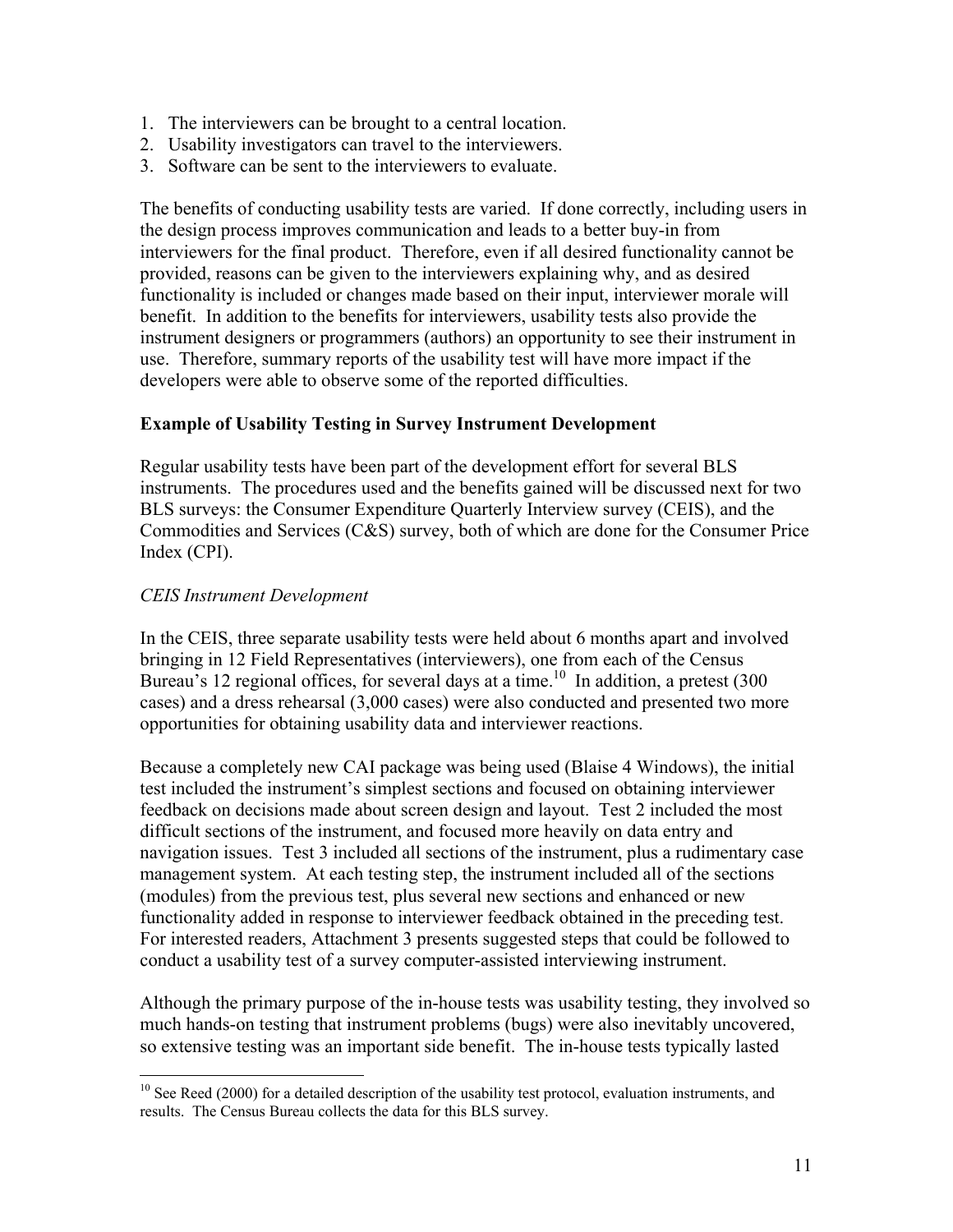anywhere from 3 to 5 days and involved extensive interviewer interaction with the instrument that was controlled through the use of scripted interviews or fact sheets, although time was also allowed for significant amounts of unstructured testing and exploration of the instrument.

As an aside, this extensive testing effort would probably not be required for most surveys, even if long and complex instruments were involved. However, at the start of this project, several survey experts warned that they thought the Consumer Expenditure Quarterly Interview would be impossible to do on a computer, and an initial attempt to convert the survey using a DOS-based CAI package confirmed this skepticism as insurmountable design, programming, and usability problems were encountered. This experience, along with the desire to gain user acceptance of the CAPI instrument, led to the decision to implement an extensive usability testing effort.

To obtain comments from Field Representatives (FRs), two documents – "Independent Testing Reports" and "Evaluation Forms" – were used in each of the in-house tests. The independent testing forms were simple open-ended reports that enabled the Field Reps to report problems with screen design, usability, and instrument problems as they encountered them while working through scripts or unstructured testing. These forms were summarized after each test, and usability problems identified (testing errors were also summarized). The evaluation forms were used in both the in-house and field tests and varied depending on the objectives of the test. They are described next.

As part of each of the tests, each participant completed a summary evaluation form. In addition to a variety of Likert-type attitude items and open-ended questions for obtaining feedback about training, the general condition of the instrument, and a variety of other issues, a separate usability rating scale (see Attachment 1) was also completed and kept fairly consistent among the tests. Analysis of the usability-rating scale led to a ranking of usability features (see Attachment 2), which could then be compared with other evaluative feedback obtained using other means (e.g., group debriefing, individual observations, etc.). Therefore, a variety of methods were used to obtain feedback, and a qualitative assessment told us if we were hearing the same problems. However, an advantage of using the usability score rankings was that they were easy to interpret, some changed dramatically between tests, and these results could be shown to survey program managers to clarify problems and to buttress the need for additional changes to the instrument.

As an example of the type of feedback that could be provided, the most serious problem in Test 1 involved the ease with which errors could be fixed (see Attachment 2). On the other hand, instrument speed was rated as one of the better features in this same test. However, in later tests, as additional (and more complex) modules were added and the size and complexity of the instrument increased dramatically, the speed of the instrument became the foremost usability concern (although "fixing errors" remained a generally difficult task in all tests). The following chart shows more dramatically how ratings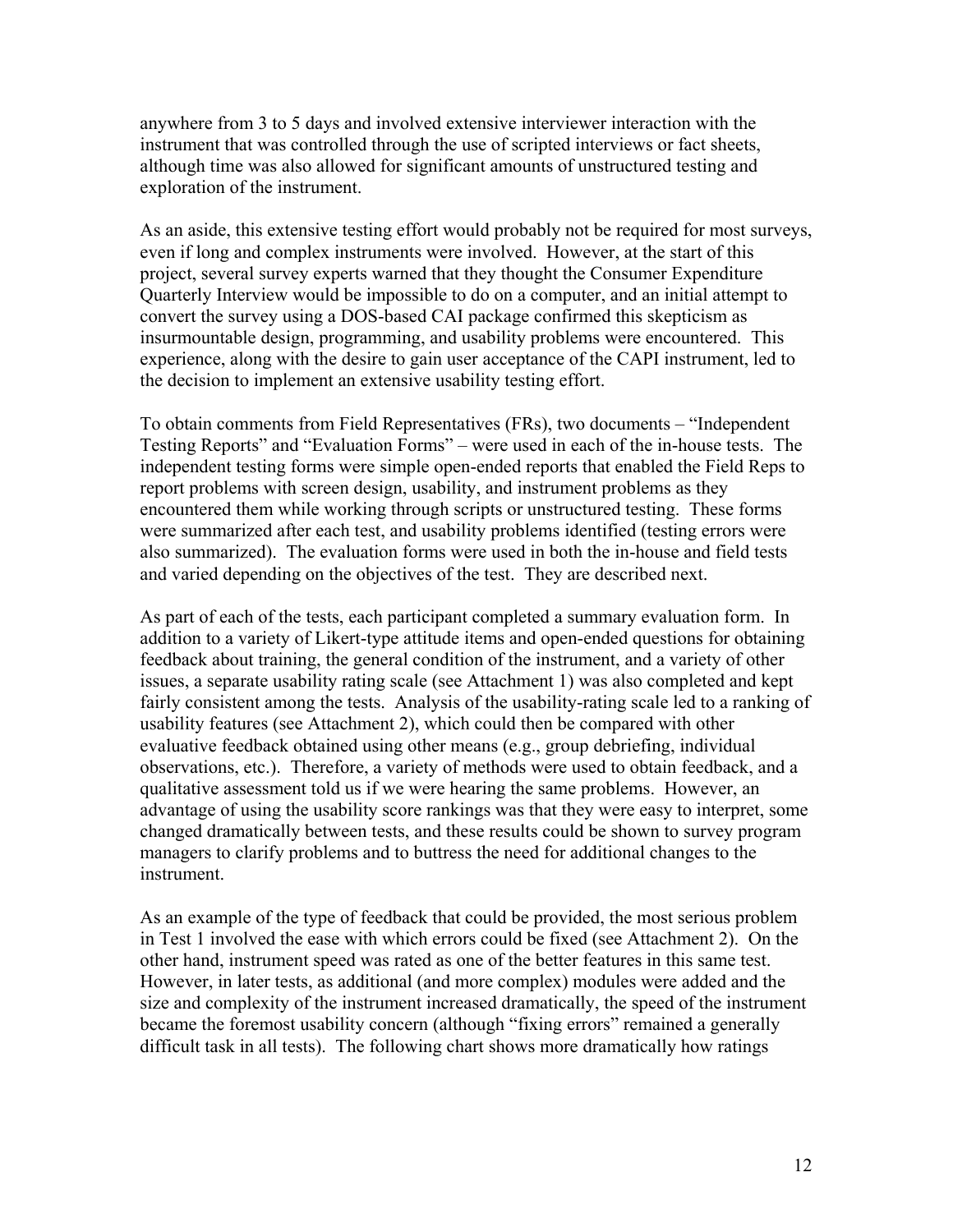# **Overall Speed between Screens**



about the speed of the instrument changed between Tests 1 and 2, where a higher scale rating indicates a problem. $11$ 

Looking at standard deviations of individual ratings on the scale can also provide some useful information. Small standard deviations indicate greater consistency in participant reactions, and along with positive ratings, suggest that a feature is not a problem, whereas small standard deviations and negative ratings indicate the opposite.

As a consequence of these findings, priorities for instrument enhancements were made clear, and data like these played an important part in convincing survey managers of the urgency and importance of the desired changes. In addition, the scale ratings provided evidence that overall usability was acceptable. However, since the same group of interviewers had participated in all three usability tests and the potential for a Hawthornetype effect  $^{12}$  existed, the usability rating scales were used again in a follow-up field test and a dress rehearsal with additional interviewers who had not been part of the in-house testing process.

As shown in the *Field Test Mean* column of the table in Attachment 2, some of the key usability problems (e.g., speed of instrument and fixing errors) that had been identified in the in-house tests also topped the list of problems in the field test. But the results also suggested that navigation was more of a problem in a production setting. This same pattern of results occurred in the Dress Rehearsal.

It is interesting to note that on almost all comparable items, the usability ratings were lower in the field tests than in the in-house tests. Less positive ratings in the field tests may have resulted from the greater demands of production interviewing, but also from the inclusion of interviewers (and supervisors) who had not been given specialized attention over a relatively long period of time. Also, the higher ratings from the in-house

<sup>&</sup>lt;sup>11</sup>An independent samples t-test indicated the mean ratings differed significantly;  $t = -13.916$ ,  $p < 000$ .

 $12$  The specialized attention given to interviewers over a relatively long period of time could be expected to influence their reports and ratings.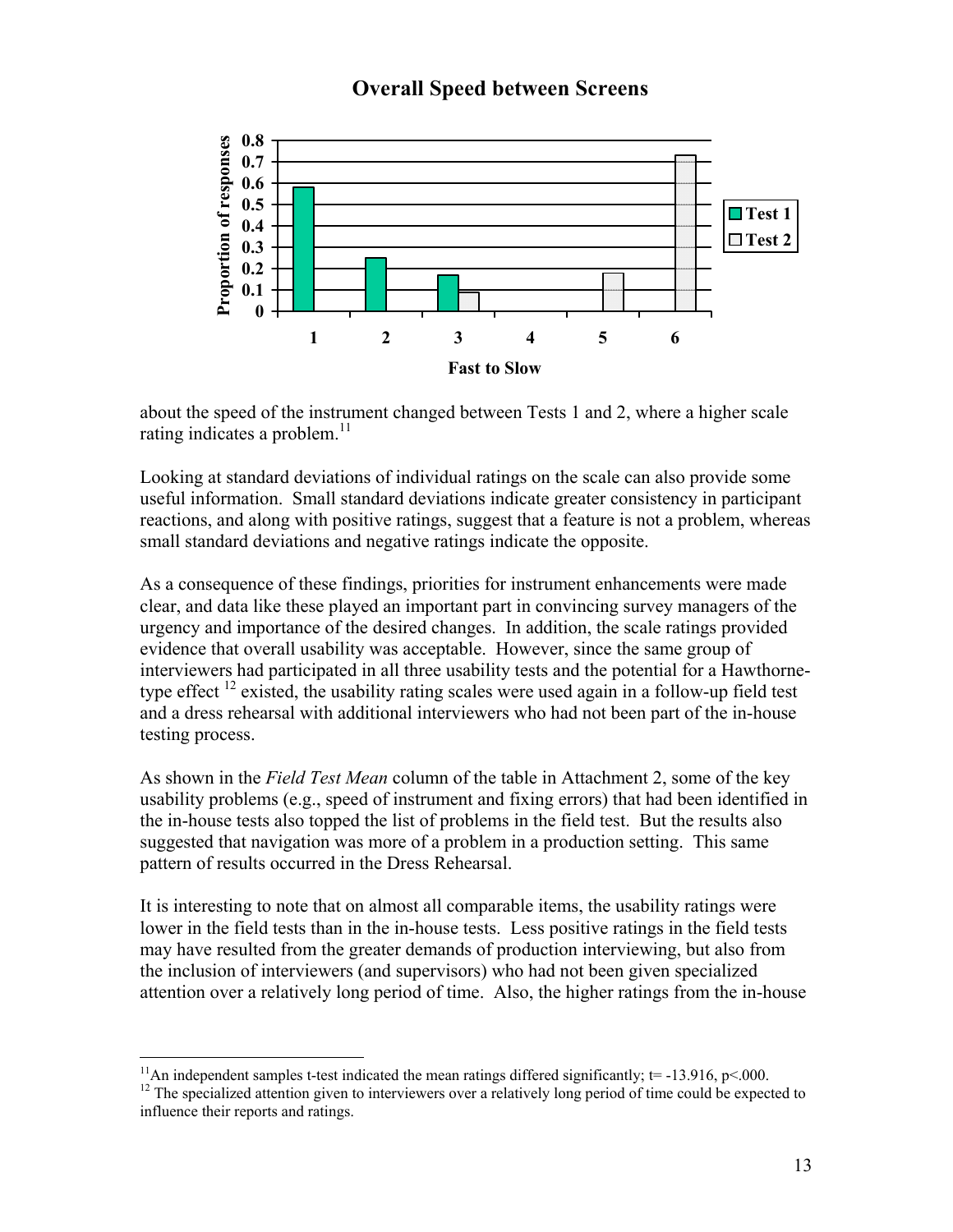test participants could have resulted from their extended participation, which led to a feeling of ownership of the design.

## *Psychometric Properties of the Usability Rating Scale*

As far as the psychometric properties of the usability rating scale are concerned, an internal reliability coefficient (coefficient alpha) of 0.91 was computed in Test 2 ( $N = 12$ ) and a value of 0.89 (standardized alpha =  $0.90$ , N = 119) was computed for the Dress Rehearsal. For its proposed use, this meets the minimum standards proposed by Nunnally (1967, Page 226).

Although the number of cases was limited in the Dress Rehearsal, an exploratory factor analysis was done to investigate the internal structure of the scale. At first, a variety of trial methods (principal components, principal axis, etc.) were used to determine the optimal number of underlying factors. The final solution used principal axis factoring and direct oblimin rotation (for this solution, missing values were replaced with mean values, resulting in  $N = 147$ ), because it resulted in maximum interpretability of the internal structure of the scale.

Four factors accounted for about 67 percent of the total variability in the ratings. The pattern matrix is shown in Attachment 4. Based on these results, the four factors were named as follows:

| Factor 1 | General usability |
|----------|-------------------|
| Factor 2 | Instrument speed  |
|          |                   |

- Factor 3 Screen clarity/usability
- Factor 4 Entering and correcting data

### *Other Possible Measures for Assessing Usability*

Another potentially useful tool for uncovering usability problems are audit or trace files produced as a by-product of computer assisted data collection. These types of files record interviewer behaviors (actions) during an interview. By reviewing these files, patterns of behavior begin to emerge. For example, Hansen and Marvin (2001) reviewed Blaise audit trails and discovered the following (this type of focused feedback led to a redesign of certain sections).

- Selected pretest items had high exit rates (interviewers left the instrument from that particular question) or a large number of abnormal terminations.
- Certain items generated high error counts. One block of items alone (asking for birth control history) accounted for approximately 29 percent of 4,525 consistency checks across all items in all interviews.
- A few interviewers had much higher or lower mean counts of consistency checks (when error message appears) per case.
- Some items took much longer than the average or expected duration.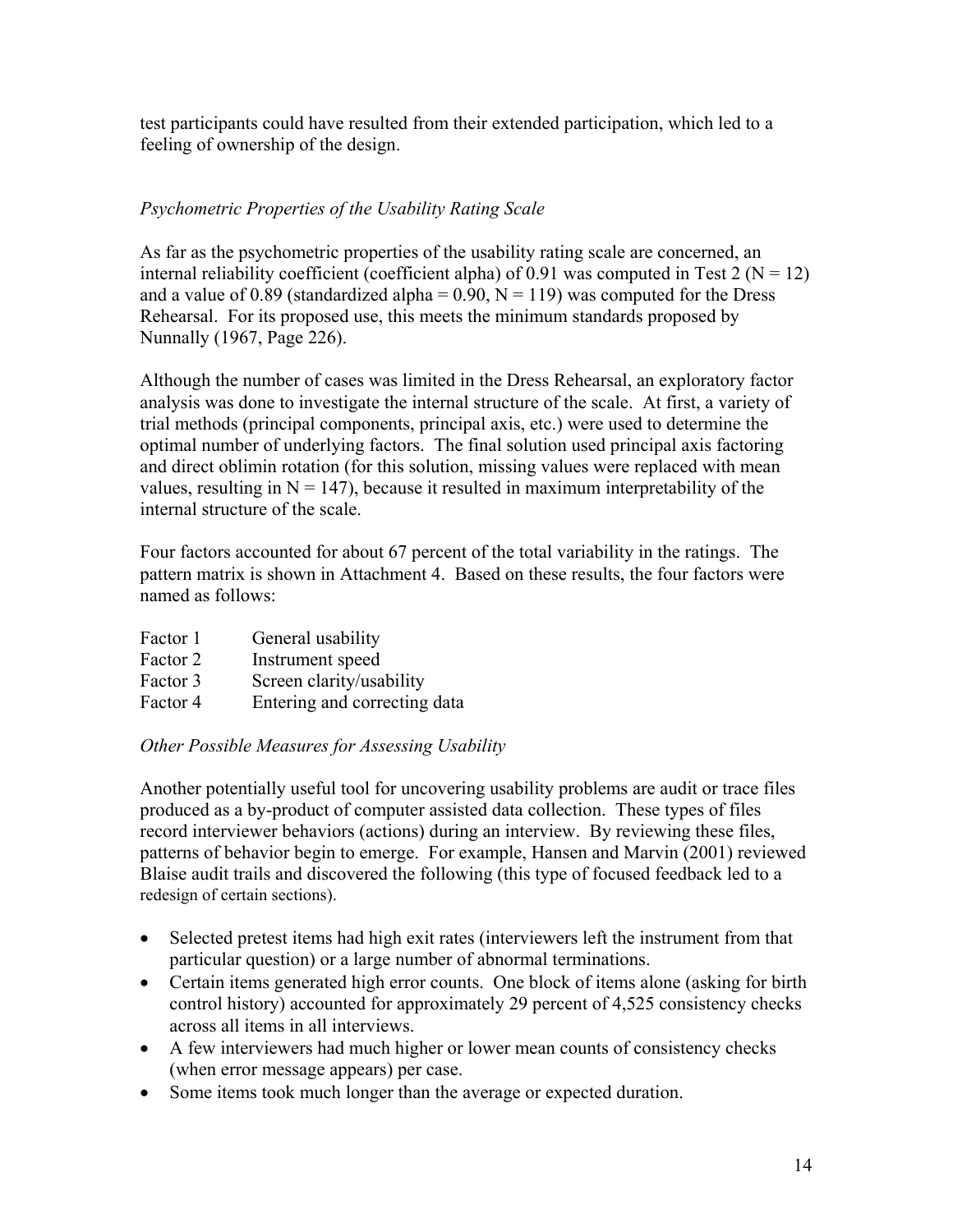• Some interviewers were very efficient in completing the interview, whereas others took much longer than expected.

# *Commodities & Services (C&S) Development*

The development of the C&S data-collection instrument also took a user-centered approach. We considered the needs and skills of the users in designing the interface. We took an iterative design approach, so we built several rounds of user and system testing into the development plan.

During user testing, resource constraints prohibited bringing users into a central location. Because users worked in remote locations, an alternative approach for obtaining usability feedback had to be found. Conventional wisdom in the usability field argues that you must observe the users to truly know where the problems are. Users tend to blame themselves for problems and minimize their reporting of problems. Unfortunately, we lacked resources to allow participants to travel to Washington, D.C. or, alternatively, to have user-interface designers travel to the participants. Therefore, we explored options for making observations remotely.

The literature describes methods such as the following for observing remote users:

- Providing a button for users to click (to store video clips) whenever they experience a critical incident as they use a software prototype (Hartson, Castillo, Kelso, and Neale, 1996).
- Using a shared windowing tool and the telephone to conduct sessions remotely (Hammontree, Weiler, and Nayak, 1994).

Although we had hoped to conduct some kind of direct observations, none of these methods were practical for us. Consequently, we decided to use specially designed questionnaires<sup> $13$ </sup> to solicit feedback from the users.

First, we provided users with a computer loaded with the instrument. We gave them instructions for using the instrument, conducting the test, and completing the questionnaire. Then, users collected data in the field, then returned home to complete the questionnaire. Approximately 10 people participated in each stage of testing, with more involved as we came closer to deployment.

The questionnaire was carefully constructed to solicit user feedback. The questions were very specific, so users would report on key issues (Fox, 2000; Fox, 2001). Each screen in the instrument had a corresponding page in the questionnaire. At the top of the page, a picture of the screen appeared. Below that, several questions asking the users for ratings about different aspects of the screen. At the bottom of the page, several open-ended questions allowed users to add any additional thoughts they had.

<u>.</u>

<sup>&</sup>lt;sup>13</sup> See Charlton, 2002 for guidelines on developing such questionnaires.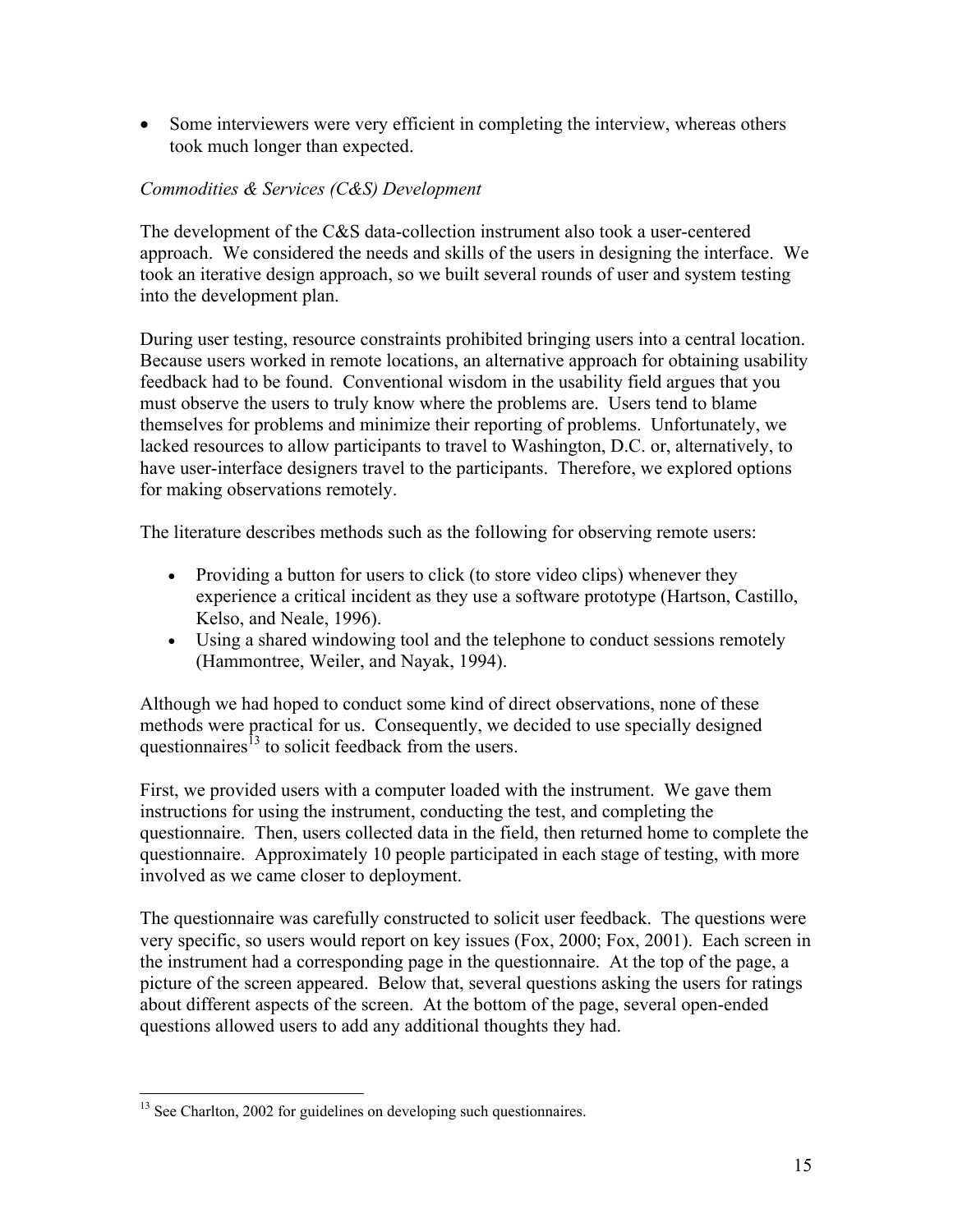The questionnaire was quite successful at uncovering usability problems. The ratings identified general areas of concern, and the open-ended questions allowed users to identify specific problems or to suggest alternatives. Several factors may have influenced the success of the questionnaire:

- The participants were extremely motivated to respond. They knew that they would have to use the instrument on an almost daily basis, and they wanted to be sure it would work for them.
- The specific questions and the accompanying screen shots helped participants focus on the issues.
- After the first iteration, users could see that we really listened to them, so they continued to provide input.

Thus, the C&S development project used the resources available to conduct a usability evaluation of the instrument. The questionnaire we used took some time to put together, but did not require the extensive travel or hardware costs associated with other methods of remote testing.

# **Other Considerations in Implementing User-Centered Design**

It is worth emphasizing that the success of user-centered design rests on the successful implementation of a team process, which means that communication and organizational hurdles must be faced. For most CAI applications, the following roles are usually represented on teams:

- Survey manager
- Survey subject-matter specialist
- Usability expert or equivalent
- Survey methodologists: including the person who prepares instrument specifications
- Field manager (to represent data collection staff)
- Authors/programmers

There are numerous resources available to help structure and guide the team process (Quick, 1992; Katzenbach and Smith, 1993; Koehler and Pankowski, 1996; USDE, 1997). However, as noted, teams exist within organizations, and in addition to the challenges in using successful teams, there are numerous organizational obstacles that can stand in the way of a successful user-centered-design process. A partial list from Anderson (2002) includes the following:

- Ignorance, misunderstanding, or a different understanding of user-centered design persists.
- Credibility of messenger or specialists is questioned.
- The process itself is questioned (it's too "light-weight," "untested," "not technical enough," etc.)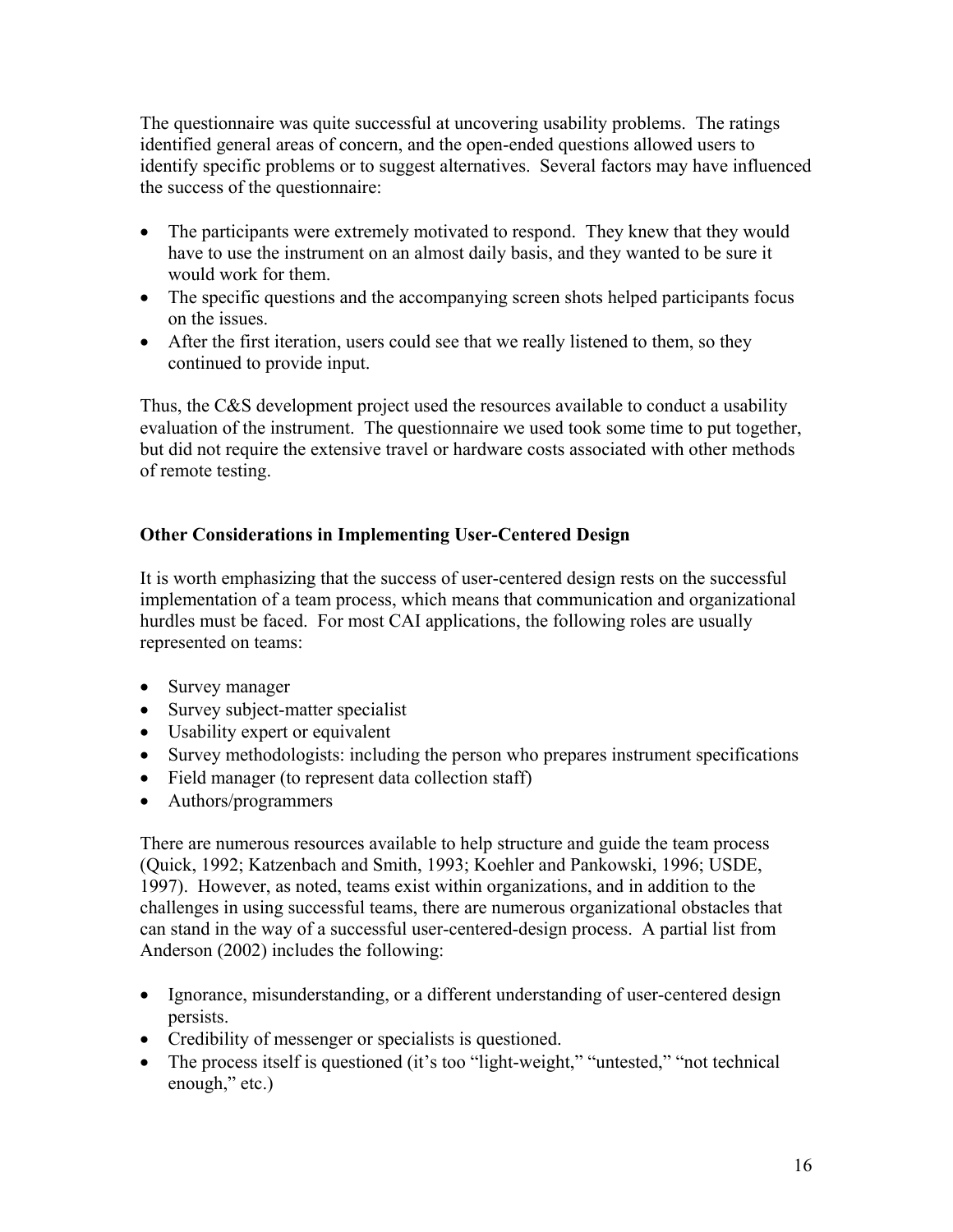- Powerful personal preferences and biases exist for example, users are seen as part of the problem, not the solution.
- No rewards are given for attending to user needs.
- Fragmentation of the organization and of responsibilities exists.
- There is discomfort with the design process (not getting it right the first time; with the flexibility, uncertainty, imprecision).
- There are frequent organizational and personnel changes.
- Developers are insulated or isolated.
- Users are inaccessible
- Short development schedules are the norm.
- Staff and/or budget are inadequate.
- User experience is not perceived to be an issue.

Despite the potential hurdles, user-centered-design has been shown to work in many organizations. However, to increase the likelihood of success in developing survey instruments, active management oversight and attention is required.

As shown in this paper, even when resources do not exist for the use of more traditional methods of usability testing, other less expensive methods, such as questionnaires, can be used as a substitute. Often, very simple, inexpensive methods can provide very useful feedback. The keys to success are to make the effort to obtain user feedback, especially after major design changes, and to show users that their input has had an impact on future redesigns.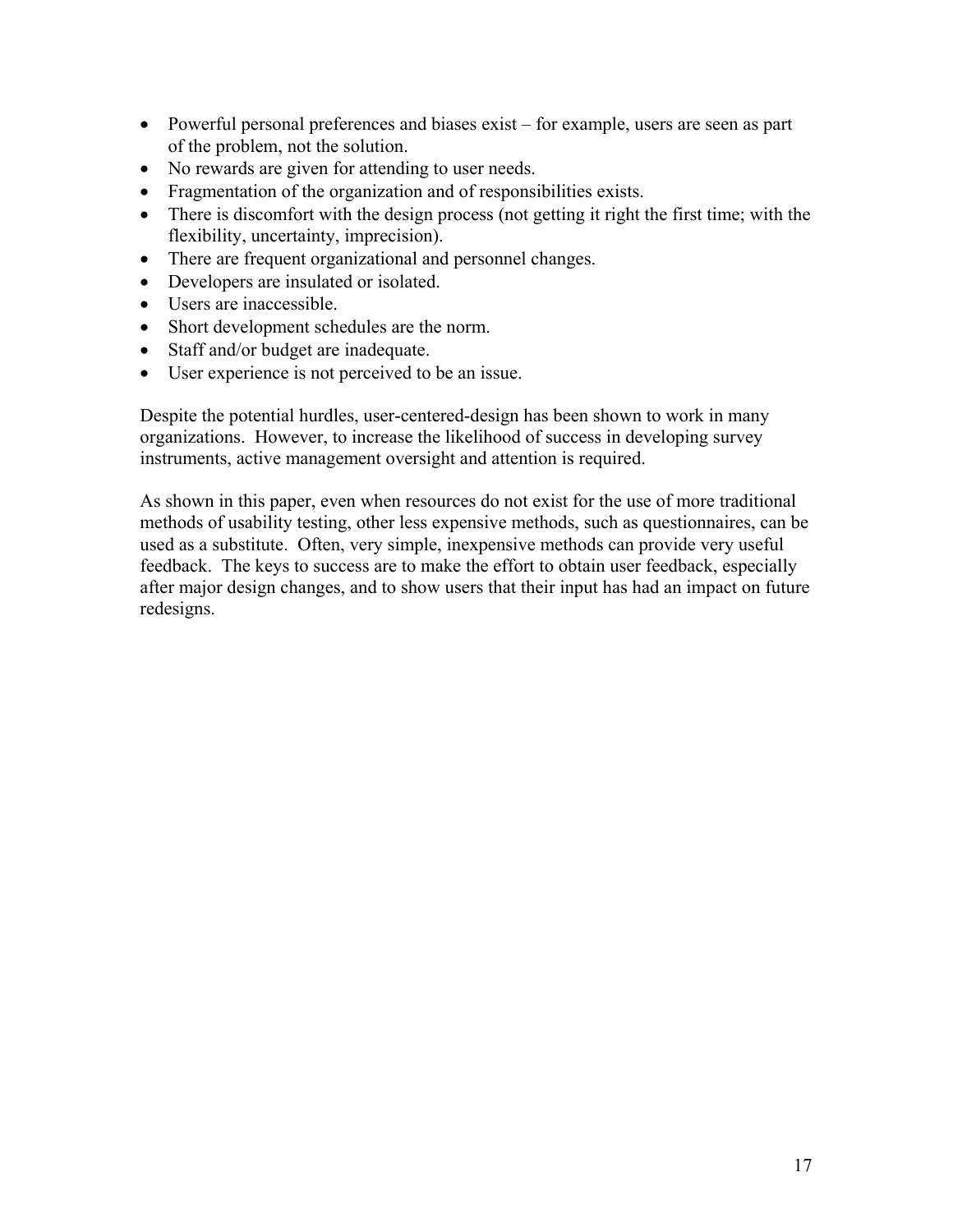#### **References**

- Anderson, Richard I. "Addressing Organizational Obstacles to, and Achieving (Greater) Business Benefits from, 'User-Centered' (or 'Human-Centered' or 'Goal-Directed' or …) Design, Ethnographic Research, Multidisciplinary Collaboration, Usability Engineering, …" (evolving position paper, last updated, May 2002), http://www.well.com/user/riander/obstacles.html
- Armstrong, S. D.; Brewer, W. C.; and Steinberg, R. K. "Usability Testing," in Charlton, Samuel G. and O'Brien, Thomas G. (Editors); 2002. *Handbook of Human Factors Testing and Evaluation (2nd ed.)*. Mahwah, NJ, US: Lawrence Erlbaum Associates, Publishers. pp. 403-432.
- Beatty, P.; Couper, M; Hansen, S.E.; Lamias, M; and Marvin, T., "The Effect of CAI Screen Design on User Performance: Results of an Experiment." Report submitted to the Bureau of Labor Statistics, July 2000.
- Charlton, Samuel G. "Questionnaire Techniques for Test and Evaluation," in Charlton, Samuel G. and O'Brien, Thomas G. (Editors); 2002. *Handbook of Human Factors Testing and Evaluation (2nd ed.)*. Mahwah, NJ, US: Lawrence Erlbaum Associates, Publishers. pp. 225-246.
- Couper, M. P. and Burt, G. "Interviewer Reactions to Computer-Assisted Personal Interviewing (CAPI)," Proceedings of the 1993 U.S. Bureau of the Census Annual Research Conference.
- Committee on National Statistics, The National Academies. "Workshop on Survey Automation," April 15-16, 2002, Washington, D.C.
- Dumas, J.S., and Redish, J.C. *A Practical Guide to Usability Testing*. Intellect Books, Portland, OR, 1999.
- Fox, J.E. "Collecting data from data collectors: Using questionnaires to gather feedback from remote users." Companion paper to poster presented at *The Usability Professionals' Association Conference*, Asheville, NC, 2000.
- Fox, J.E. "Usability methods for designing a computer-assisted data collection instrument for the CPI," Proceedings of the FCSM Conference, Washington, D.C., November 2001.
- Frazis, H. and Stewart, J. "Keying Errors Caused by Unusual Keypunch Codes: Evidence from a Current Population Survey Test." Proceedings of the Section on Survey Research Methods, American Statistical Association, 1998, 131-34.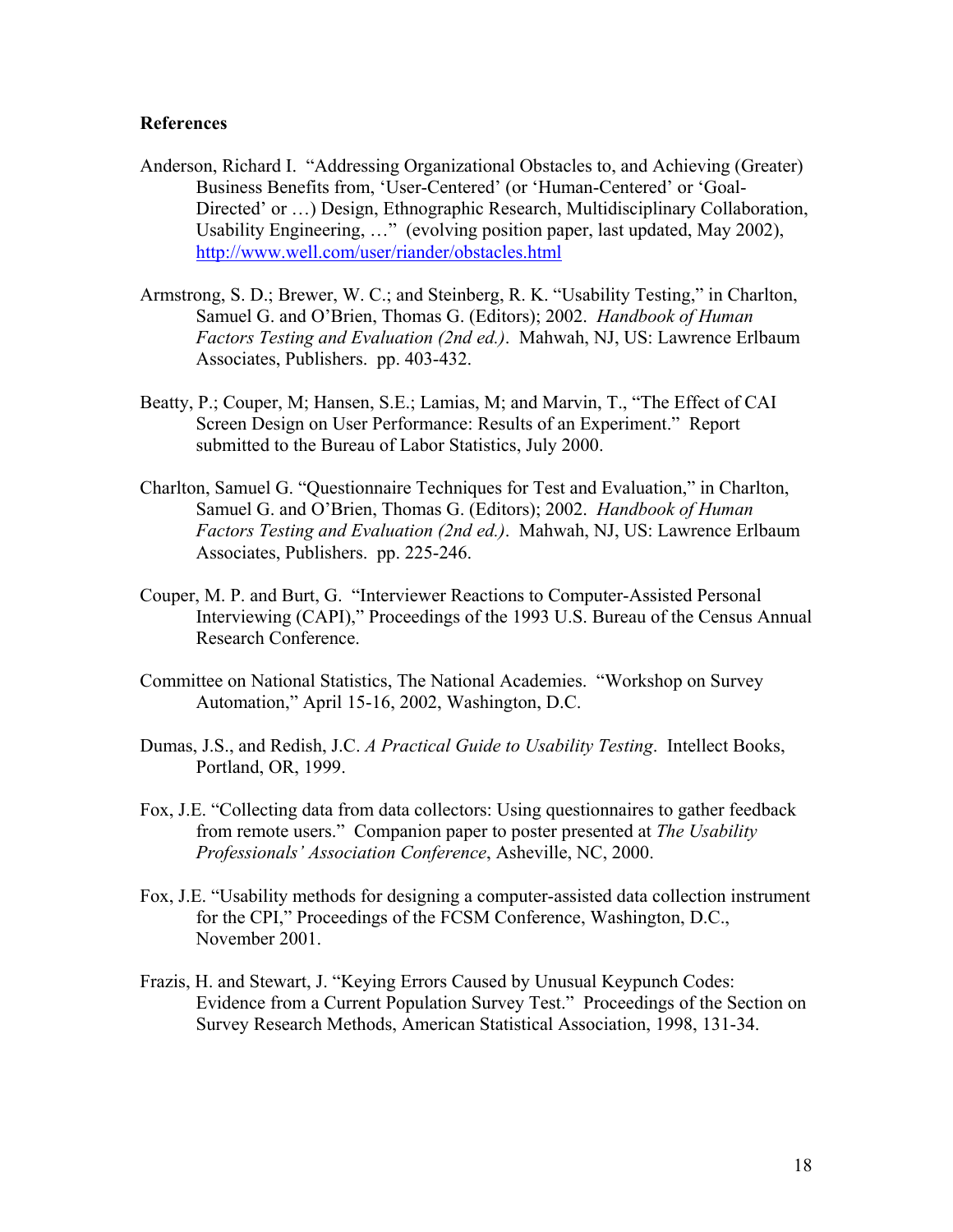- Fuchs, M.; Couper, M.; and Hansen, S.E. "Technology Effects: Do CAPI or PAPI Interviews Take Longer?" *Journal of Official Statistics, Vol. 16, No. 3, 2000, pp. 273-286.*
- Gray, W. D. and Boehm-Davis, D. A. "Milliseconds Matters: An Introduction to Microstrategies and to Their Use in Describing and Predicting Interactive Behavior." *Journal of Experimental Psychology: Applied, Vol. 6, No.4, 2000, pp. 322-335.*
- Hammontree, M., Weiler, P., and Nayak, N. (1994). "Methods and tools: Remote usability testing." *Interactions*, 1(3) 21-25.
- Hansen, S. E. and Marvin, T. "Reporting on Item Times and Keystrokes from Blaise Audit Trails." Paper presented at the  $7<sup>th</sup>$  International Blaise Users Conference, Washington, D.C., September 12-14, 2001.
- Hartson, H.R., Castillo, J.C., Kelso, J., and Neale, W.C. (1996). "Remote evaluation: The network as an extension of the usability laboratory." Proceedings of ACM CHI 96 Conference on Human Factors in Computing Systems, v.1, 228-235.
- Katzenbach, Jon R. and Smith, Douglas K. *The Wisdom of Teams -- Creating the High-Performance Organization*. Boston: Harvard Business School Press, 1993.
- Koehler, Jerry W. and Pankowski, Joseph M. *Teams in Government -- A Handbook for Team-Based Organizations*. Hampton, NH: St. Lucie Press; 1996
- Moore, J.C. and Loomis, L.S., "Reducing Income Nonresponse in a Topic-Based Interview." 56<sup>th</sup> Annual Conference of the American Association for Public Opinion Research, 2001.
- Nielsen, J. "Why you only need to test with 5 users," Alertbox, March 19, 2000, http://www.useit.com/alertbox/20000319.html
- Nunnally, J.C. *Psychometric Theory*. New York: McGraw-Hill, 1967.
- Quick, Thomas L. *Successful Team Building*. New York: AMACOM, 1992.
- Reed, Maria. "Documentation of CE/Blaise Test 1 Activities," Internal Census Bureau report, September 2000.
- Rosson, M.B. and Carroll, J. *Usability Engineering: Scenario-Based Development of Human-Computer Interaction.* Morgan Kaufmann Publishers, October 2001.
- Shneiderman, B., *Designing the User Interface: Strategies for Effective Human-Computer Interaction*, Second Edition, Addison-Wesley Publishing Company, Reading, MA, 1992.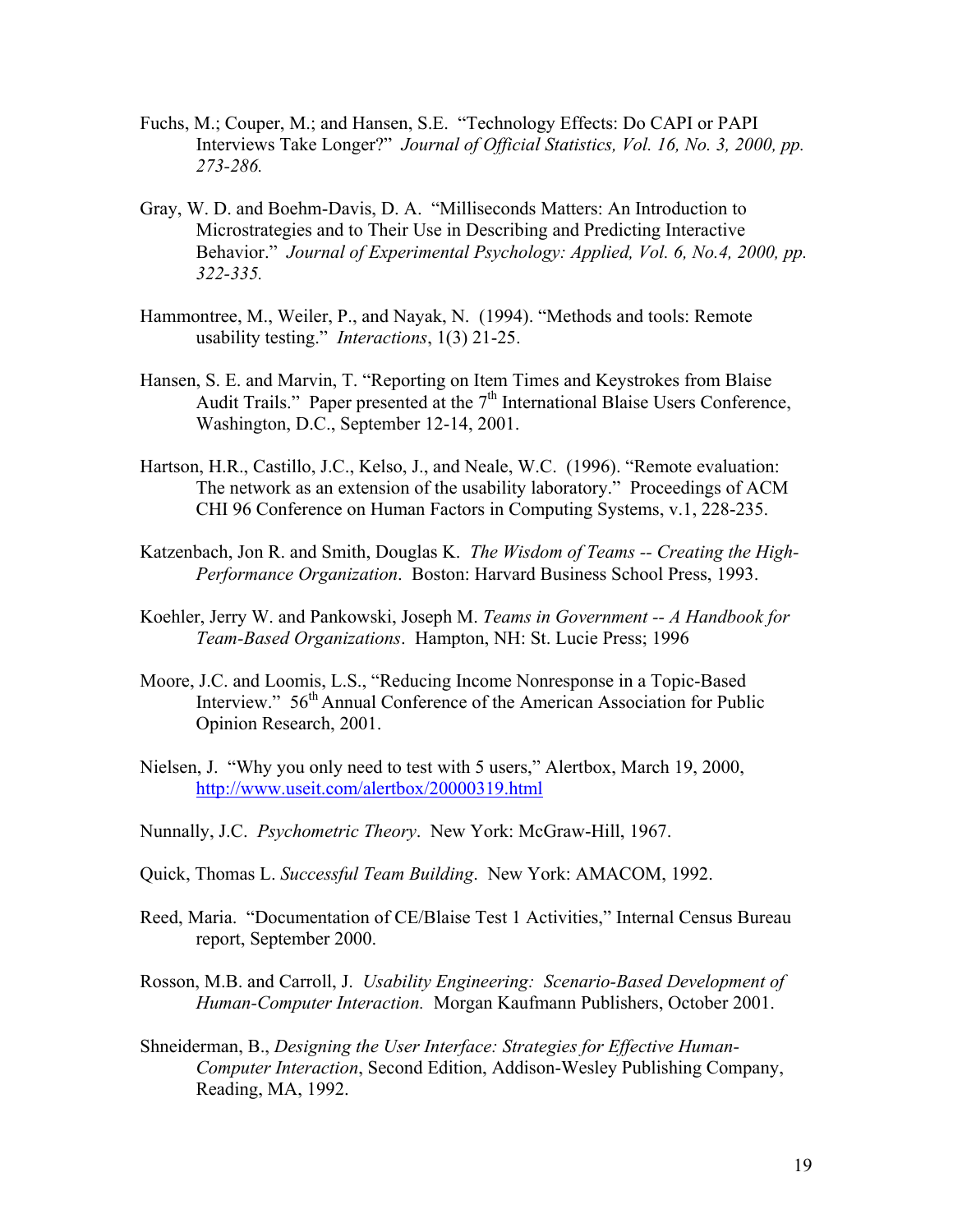- *U.S. Department of Education. Team Handbook*. Washington: Department of Education, 1997.
- Virzi, R. 1992, "Refining the Test Phase of Usability Evaluation: How Many Subjects Is Enough?" *Human Factors, 34, pp. 457-468.*
- Woods, David D. "Steering the Reverberations of Technology Change on Fields of Practice: Laws that Govern Cognitive Work." Plenary Address: Annual Meeting of the Cognitive Science Society, August, 2002.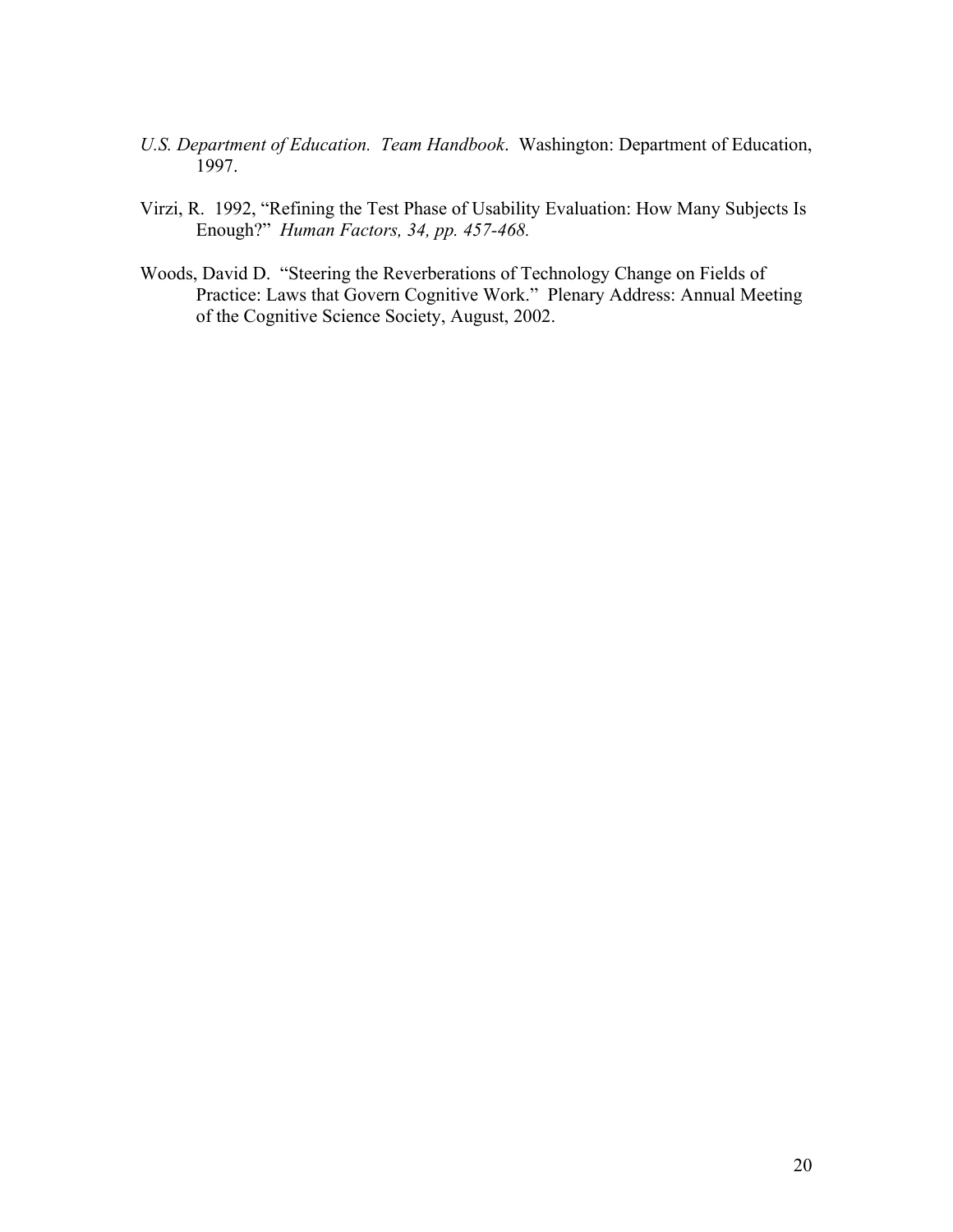## **Attachment 1 Sample Usability Rating Scale**

**Instructions:** Please use the following scale to rate general features of the CAPI instrument. Enter only one "X" in each row. Note that a rating of "1" is good, and a "6" is bad.

|                  |                                                            | "Good"      |   |                |                |                |                |   |               |
|------------------|------------------------------------------------------------|-------------|---|----------------|----------------|----------------|----------------|---|---------------|
|                  |                                                            |             | 1 | $\overline{2}$ | 3 <sup>7</sup> | $\overline{4}$ | $\overline{5}$ | 6 |               |
| 1.               | Knowing what question to read to<br>the respondent.        | Clear       |   |                |                |                |                |   | Confusing     |
| 2.               | Clarity of FR instructions (blue<br>text)                  | Clear       |   |                |                |                |                |   | Confusing     |
| 3 <sub>1</sub>   | Clarity of "pop-up" messages (soft<br>& hard edits)        | Clear       |   |                |                |                |                |   | Confusing     |
| $\overline{4}$ . | Determining valid answers for<br>questions.                | Easy        |   |                |                |                |                |   | Hard          |
| 5.               | Locating the cursor on each screen.                        | Easy        |   |                |                |                |                |   | Hard          |
| 6.               | Fixing errors on the same screen.                          | Easy        |   |                |                |                |                |   | Hard          |
| 7.               | Backing up to fix errors on another<br>screen.             | Easy        |   |                |                |                |                |   | Hard          |
| 8.               | Using the function keys.                                   | Comfortable |   |                |                |                |                |   | Uncomfortable |
| 9.               | Using the arrow keys.                                      | Comfortable |   |                |                |                |                |   | Uncomfortable |
| 10.              | Overall screen layout.                                     | Clear       |   |                |                |                |                |   | Confusing     |
| 11.              | Overall data entry.                                        | Easy        |   |                |                |                |                |   | Hard          |
| 12.              | Overall speed between screens.                             | Fast        |   |                |                |                |                |   | Slow          |
| 13.              | Overall speed between answer<br>spaces on the same screen. | Fast        |   |                |                |                |                |   | Slow          |
| 14.              | Overall navigation throughout the<br>instrument.           | Easy        |   |                |                |                |                |   | Hard          |
| 15.              | Overall ability to use the<br>instrument.                  | Comfortable |   |                |                |                |                |   | Uncomfortable |
| 16.              | Learning to use this instrument.                           | Easy        |   |                |                |                |                |   | Hard          |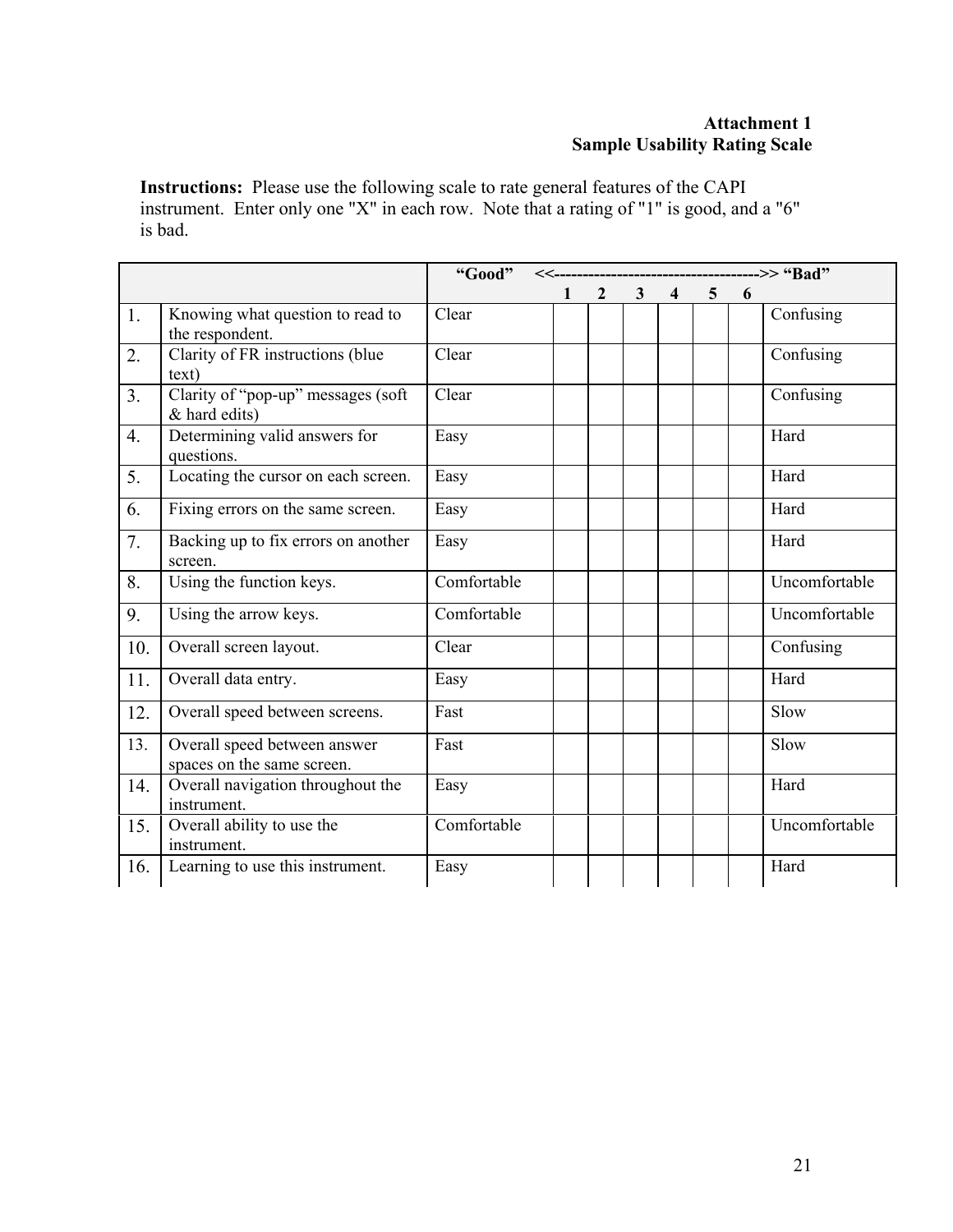### **Attachment 2 Summary of Usability Scale Ratings for 3 In-house and 2 Field Tests 1** 6  **"Good" <<----------------------------->> "Bad"**

|                                              |                  | <b>Means</b>     |        |                   |                           |  |  |  |  |  |
|----------------------------------------------|------------------|------------------|--------|-------------------|---------------------------|--|--|--|--|--|
| <b>Item Rated</b>                            | Test 1           | Test 2           | Test 3 | <b>Field Test</b> | <b>Dress</b><br>Rehearsal |  |  |  |  |  |
| Overall speed between screens                | 1.6              | 5.5              | 4.5    | 4.9               | 3.8                       |  |  |  |  |  |
| Fixing errors                                | 3.2              | 3.6              | 2.7    | 3.7               | 3.7                       |  |  |  |  |  |
| Overall navigation throughout the instrument | 2.3              | $\overline{3.1}$ | 2.1    | 3.4               | 3.0                       |  |  |  |  |  |
| Overall ability to control the instrument    | 2.2              | 3.1              | 2.1    | 2.9               | $\ast$                    |  |  |  |  |  |
| Overall screen layout                        | 2.1              | 2.4              | 1.9    | 2.8               | 2.1                       |  |  |  |  |  |
| Finding answer categories for a question     | 2.5              | 2.0              | 1.9    | 2.3               | 2.3                       |  |  |  |  |  |
| Overall use of the instrument                | $\overline{1.7}$ | 2.8              | 1.8    | 2.9               | 2.4                       |  |  |  |  |  |
| Overall data entry                           |                  | 2.6              | 1.7    | 2.7               | 2.4                       |  |  |  |  |  |
| Using function keys                          |                  | 2.3              | 1.7    | 2.7               | 2.7                       |  |  |  |  |  |
| Knowing what to read to respondent           |                  | 2.2              | 1.6    | 2.0               | 1.7                       |  |  |  |  |  |
| Learning Windows/Blaise                      |                  | 2.2              | 1.6    | 2.7               | $\ast$                    |  |  |  |  |  |
| Clarity of FR instructions                   |                  | 2.1              | 1.6    | 2.7               | 1.9                       |  |  |  |  |  |
| Windows/Blaise training for this test        |                  | 1.9              | 1.6    | 2.8               | $\ast$                    |  |  |  |  |  |
| Locating the cursor on each screen           | 2.8              | 2.4              | 1.5    | 2.5               | 2.0                       |  |  |  |  |  |
| Using arrow keys                             |                  | 1.9              | 1.4    | 2.2               | 2.1                       |  |  |  |  |  |
| Edits                                        |                  | $\ast$           | $\ast$ | $\overline{3.5}$  | 2.8                       |  |  |  |  |  |
| Usefulness of help screens                   |                  | $\ast$           | $\ast$ | 3.5               | $\ast$                    |  |  |  |  |  |
| Ease of use of CE instr. Compared to DOS     |                  | $\ast$           | $\ast$ | 3.2               | $\ast$                    |  |  |  |  |  |
| Use of page up $\&$ page down keys           |                  | $\ast$           | $\ast$ | 2.4               | $\ast$                    |  |  |  |  |  |
| <b>No. of Field Reps</b>                     | 12               | 12               | 12     | 47                | 147                       |  |  |  |  |  |
| <b>Overall Mean</b>                          | 2.2              | 2.7              | 2.0    | 2.9               | 2.5                       |  |  |  |  |  |
|                                              |                  |                  |        |                   |                           |  |  |  |  |  |

\* Question not asked in test.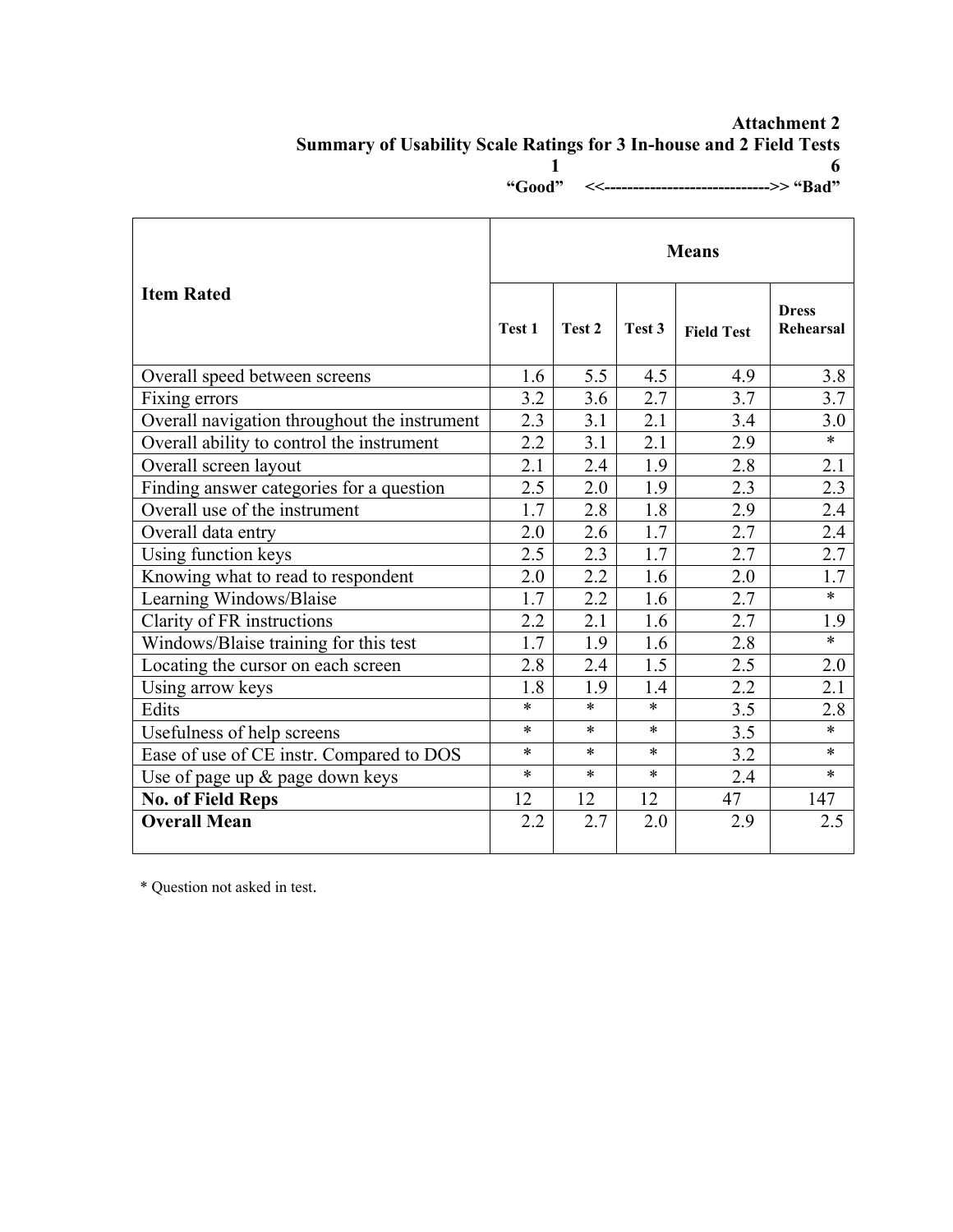# **Attachment 3: Suggested Steps in a Usability Test.**

When using the first two options, a usability test can be conducted by implementing the following suggested steps (for a more complete description of usability testing, see Dumas and Redish, 1999):

- 1. Plan the test.
	- Determine usability goals for the test. What is expected or desired behavior? For example, in a diary interview conducted over the telephone, a desired behavior would be that the interviewer be able to enter information at a normal conversational speaking pace.
	- Determine how many and which interviewers will participate in the test.  $14$
	- Determine where the test will be done and how much it will cost.
	- Determine how many tests will be required over the development cycle and how much time should pass between tests.
	- Determine what functionality will be tested in each test.
	- Develop a debriefing protocol (list of questions to be discussed, and ground rules for participation).
	- Develop evaluation/rating scales to obtain structured feedback, and to compare ratings over the development cycle.
- 2. Develop testing scenarios.<sup>15</sup>
	- Use mock interview walk-throughs conducted by the trainer to explain basic functionality and to provide basic training.
	- Use fully-scripted interviews with paired-interviews<sup>16</sup> to control specific data entry paths.
	- Use semi-structured interviews with paired-interviews to lead the interviewer through certain instrument sections and situations.
	- Use unstructured interviews to allow the interviewer to explore usability issues individually.
	- Test out the scenarios ahead of time to determine timing and to uncover unforeseen problems.
- 3. Conduct the usability test.
	- Develop the agenda.
	- Have a trained facilitator lead the test.
	- Have trained observers watch, listen, and take notes.

 $\overline{a}$ 

<sup>&</sup>lt;sup>14</sup> Some researchers argue that 5 are sufficient for each user population (Virzi, 1992; Nielsen, 2000). Ideally, the participants should have experience in the survey, or a survey of a similar nature. More participants can be used to ensure representation from different regions of the country.

<sup>&</sup>lt;sup>15</sup> See Rosson and Carroll (2001).

<sup>&</sup>lt;sup>16</sup> In a paired-interview, an interviewer plays the role of interviewer. Other interviewers or participants are provided with scripts or fact sheets and play the role of respondent.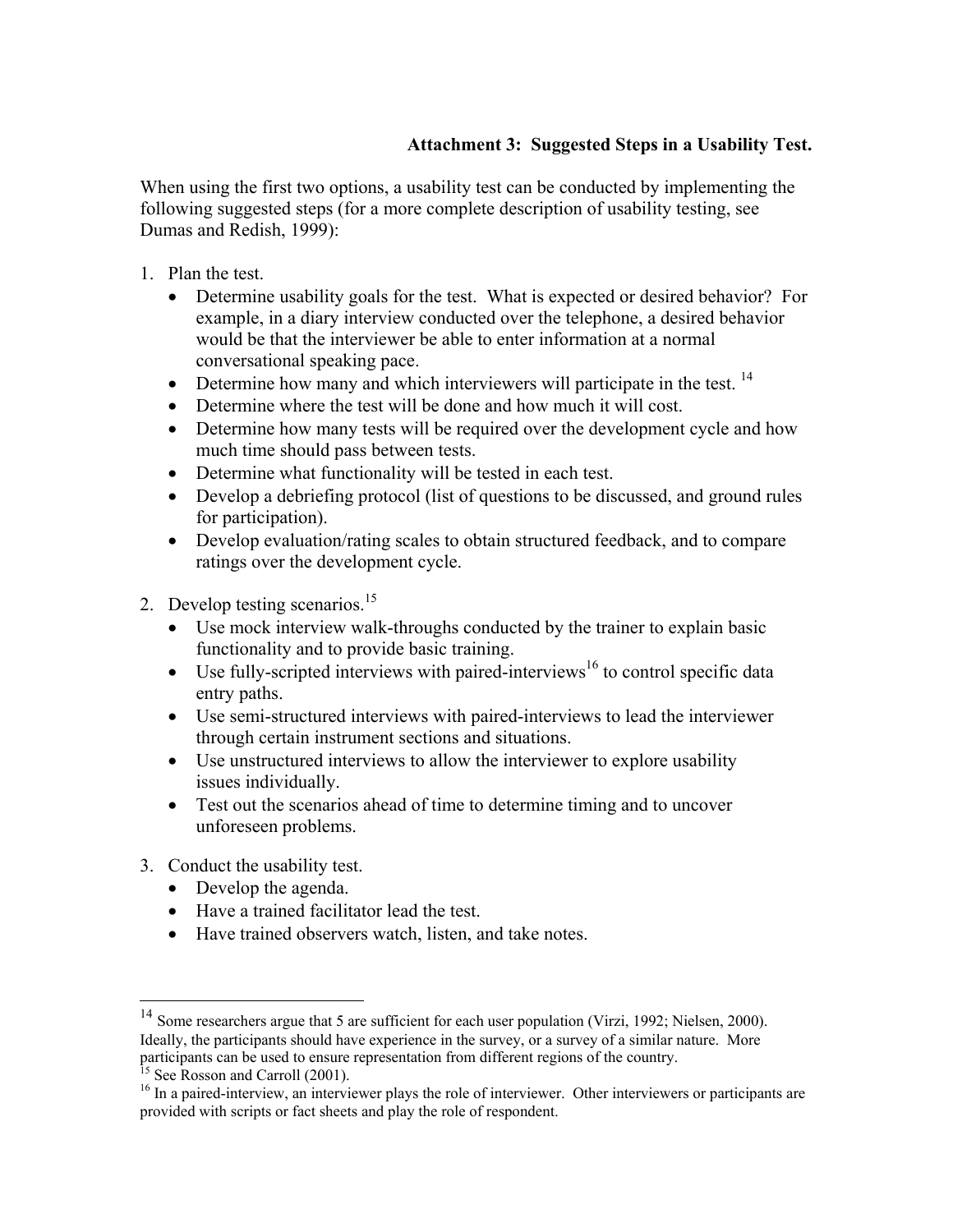- Pair off the interviewers. Have one interviewer play the role of "interviewer," while the other member of the pair acts as a respondent.
- Reinforce the point that the software is being tested, not the interviewer.
- 4. Conduct a debriefing.
	- Have the participants complete evaluation forms prior to the discussion (the ensuing discussion might cause interviewers to change their impressions or to question their reactions).
	- Give the participants the opportunity to express their reactions.
	- It is important that the facilitator leads and remains neutral in words and body language.
- 5. Prepare a summary report.
	- List the problems that the interviewers had.
	- Sort the problems by priority and frequency.
	- Develop solutions.
	- If changes cannot be made in future prototypes, be sure to explain why to the interviewers.